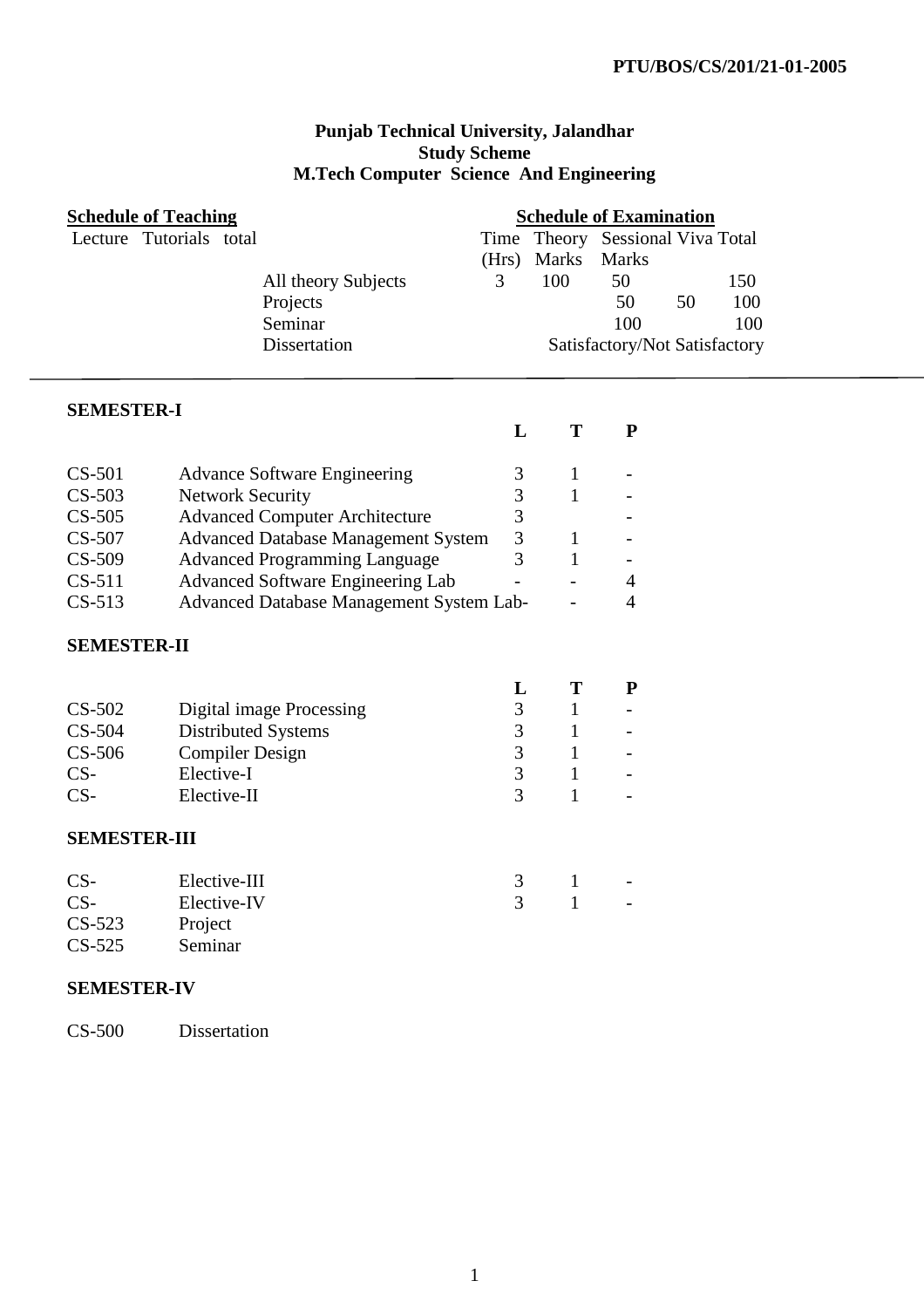# **LIST OF ELECTIVES**

# **ELECTIVE-I**

- CS-508 Natural Language Processing<br>CS-510 Artificial Intelligence
- Artificial Intelligence
- CS-512 Object Oriented Analysis And Design Using UML

### **ELECTIVE-II**

- CS-514 Software Engineering Methodologies
- CS-516 Embedded System
- CS-518 Neural Networks and Fuzzy Logics

#### **ELECTIVE-III**

- CS-515 Optimization Techniques
- CS-517 Parallel Computing
- CS-519 Fundamental Concepts of Bioinformatics
- CS-521 VLSI Design

#### **ELECTIVE-IV**

- CS-520 Quantitative Techniques
- CS-522 Robotics<br>CS-524 Obiect Or
- Object Oriented Programming With Visual Basics. NET
- CS-526 Business Information System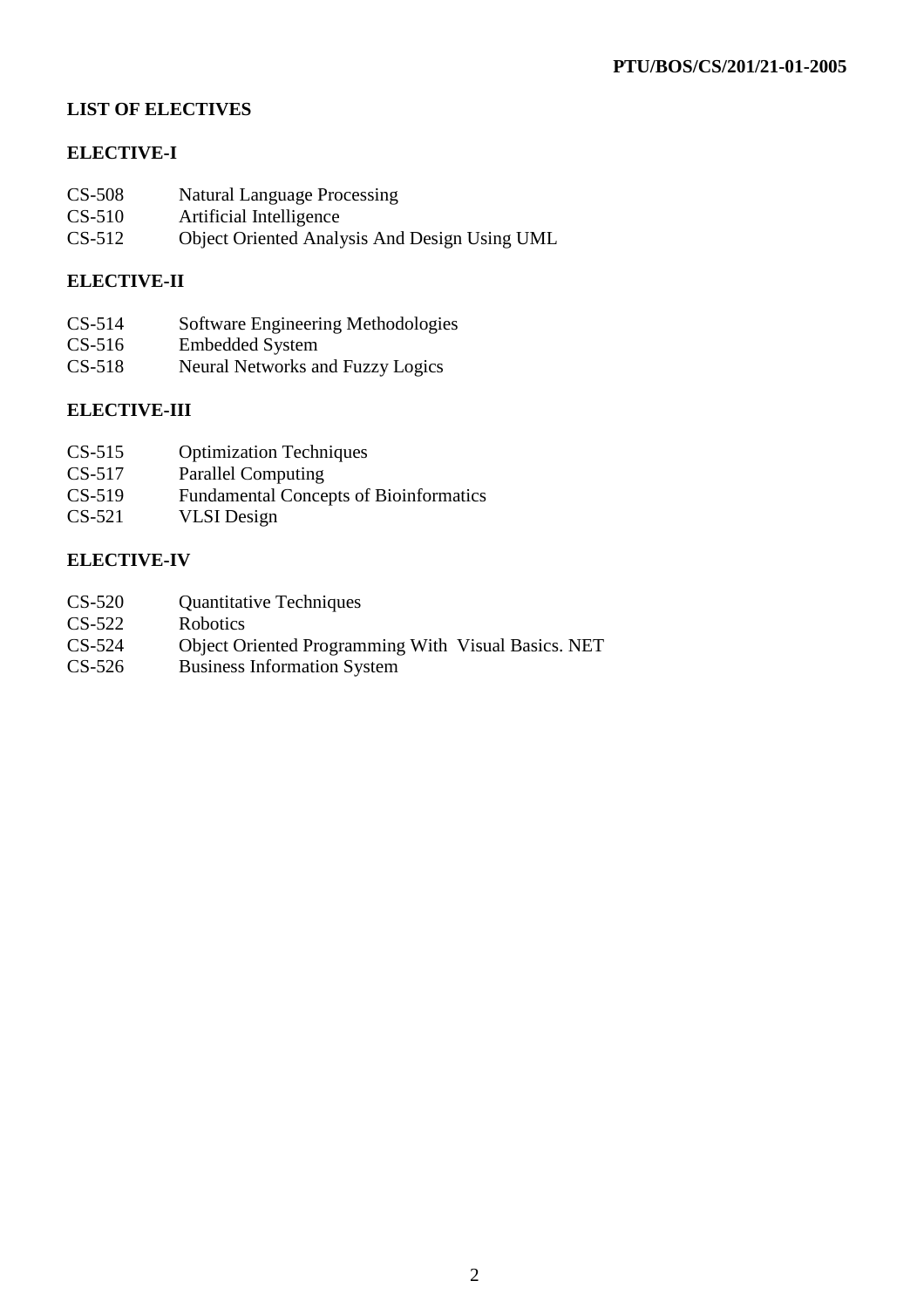# **CS-501 Advance Software Engineering**

L T P  $3 \quad 1 \quad -$ 

Introduction: Life cycle models, Requirement Analysis and specification, Formal requirements specification.

Fundamental issues in software design: Goodness of design, cohesions, coupling. Function-oriented design: structured analysis and design. Overview of object –oriented concepts.

Unified Modeling Language (UML). Unified design process. User interface design. Coding standards and guidelines. Code walkthrough and reviews.

Unit testing. Black box and white box testing. Integration and system testing. Software quality and reliability.

SEI CMM and ISO 9001. PSP and Six Sigma. Clean room technique.

Software maintenance issues and techniques. Software reuse. Client-Server software development.

# Reference:

- 1. Ian Sommeriele, "Software Engineering" , Addison Wesley.
- 2. C.Easteal and G.Davis, Software Engineering Analysis and Design, Tata McGraw Hill.
- 3. Pressman, Software Engineering –A Practitioner's Approach.
- 4. Richard Fairley ,Software Engineeering Concepts ,Tata Mcgraw Hill.
- 5. Pankaj Jalote , An Integrated Approach to Software engineering, Narosa Publication.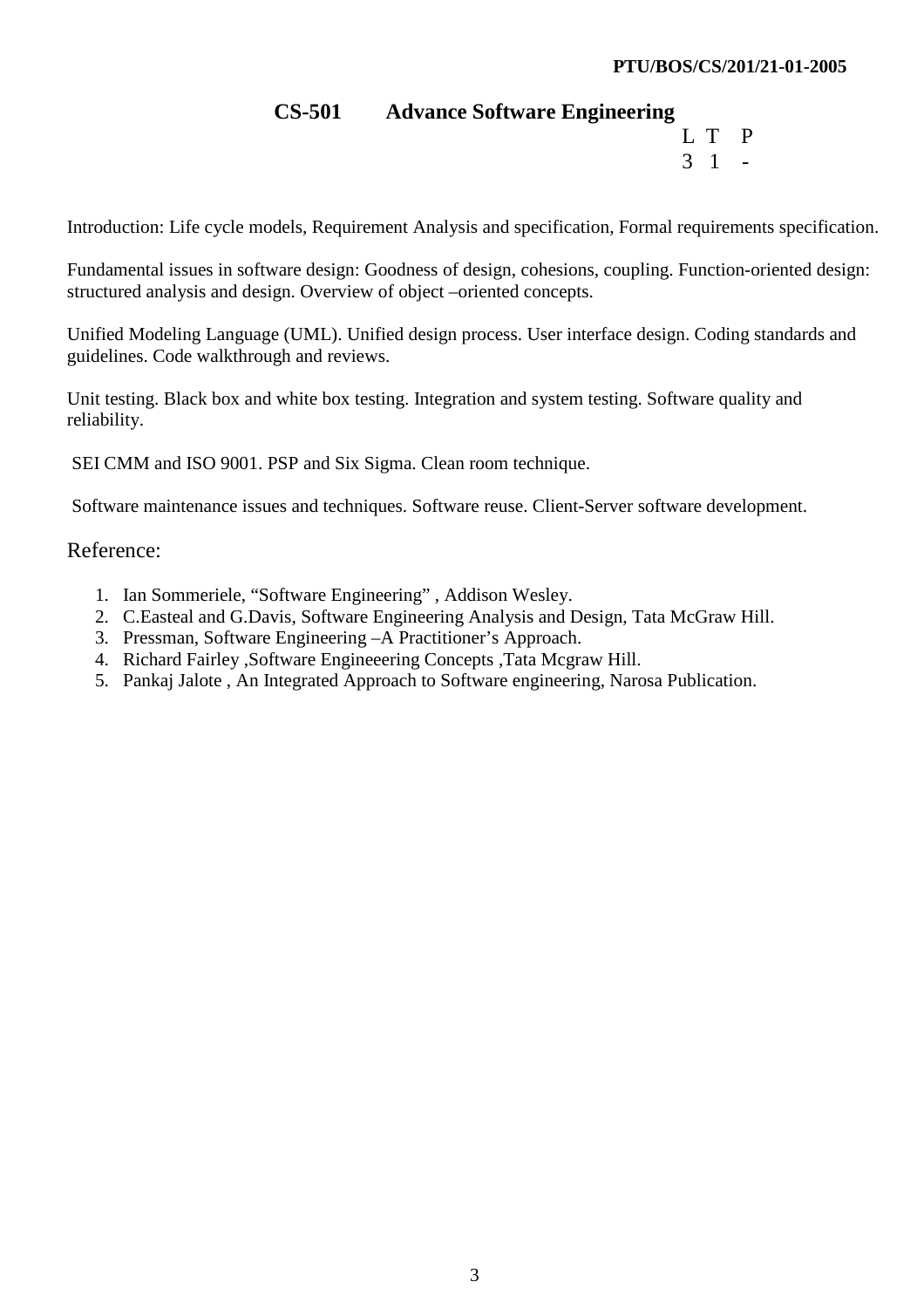# **CS-503 Network Security**

 L T P  $3 \t 1$  -

Introduction :

Overview of computer networks, seven-layer architecture, TCP/IP suite of protocols, etc.

MAC protocols for high-speed LANS,MANS and wireless LANs. (For Example, FDDI,DQDB,HIPPI, Gigabit Ethernet, Wireless Ethernet, etc.)

Fast access technologies(For Example, ADSL, Cable Modem, etc.

Ipv6: Basic Protocol, extensions and options, support for QoS, security ,etc., neighbour discovery, autoconfiguration, routing. Changes to other protocols. Application Programming Interface for IPV6.

Mobility in networks. Mobile IP, Security related issues.

IP Multicasting, Multicast routing protocols, address assignments, session discovery, etc.

TCP extension for high-speed networks, transaction-oriented applications. Other new options in TCP.

Network security at various layers. Secure-HTTP,SSL,ESP, Authentication header, key distribution protocols,. Digital signatures, digital certificates.

References:

W.R.Stevens. TCP/IP Illustrated, Volume 1: The Protocols, Addison Wesley, 1994.

R.Wright.TCP/IP Illustrated, Volume 2: The Implementation, Addison Wesley , 1995.

W.R Stevens. TCP/IP Illustrated, Volume 3: TCP for Transactions, HTTP, NNTP and the unix domain protocols, Addison Wesley, 1996.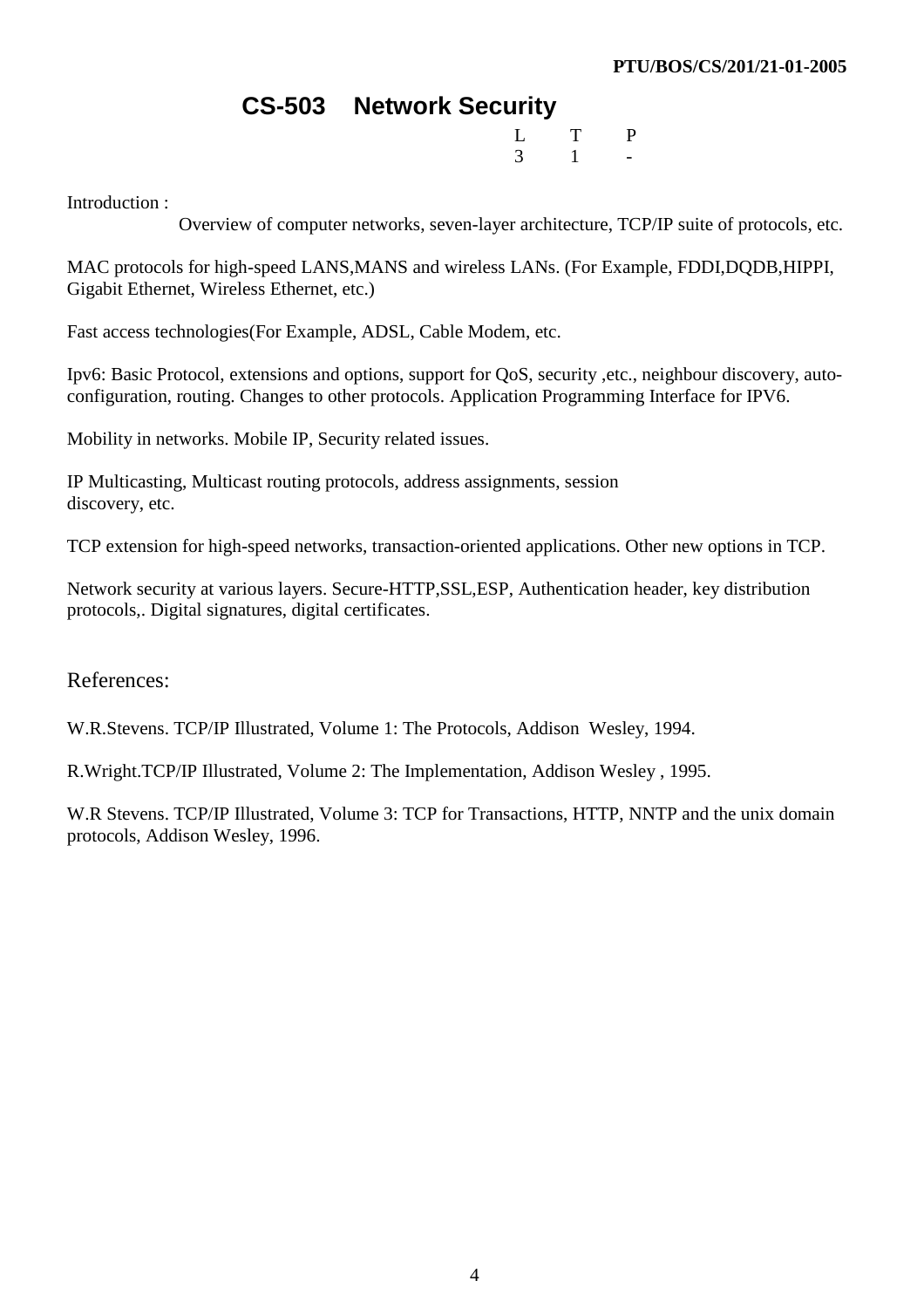# **CS- 505 Advance Computer Architecture**

- L T P  $3 - -$ 
	- 1. Computational model
	- 2. The concept of Computer Architecture
	- 3. Introduction to Parallel Processing
	- 4. Introduction to ILP Processors
	- 5. Pipelined Processors
	- 6. VLIW Architecture
	- 7. Super Scalar Processors
	- 8. Processing of Control transfer instruction
	- 9. Code Scheduling for ILP-processors
	- 10. Introduction to Data Parallel Architecture, SIMD Architecture, MIMD Architecture
	- 11. Vector Architecture.
	- 12. Multi threaded Architecture
	- 13. Distributed Memory MIMD Architecture
	- 14. Shared memory MIMD Architecture.

#### Reference:

- 1. Dezso Sima , Terence Fountani, Peter Kacsuie , "Advanced Computer Architectures : A Design Space Approach, 1/e , Pearson Eduction.
- 2. Computer Architecture by Stone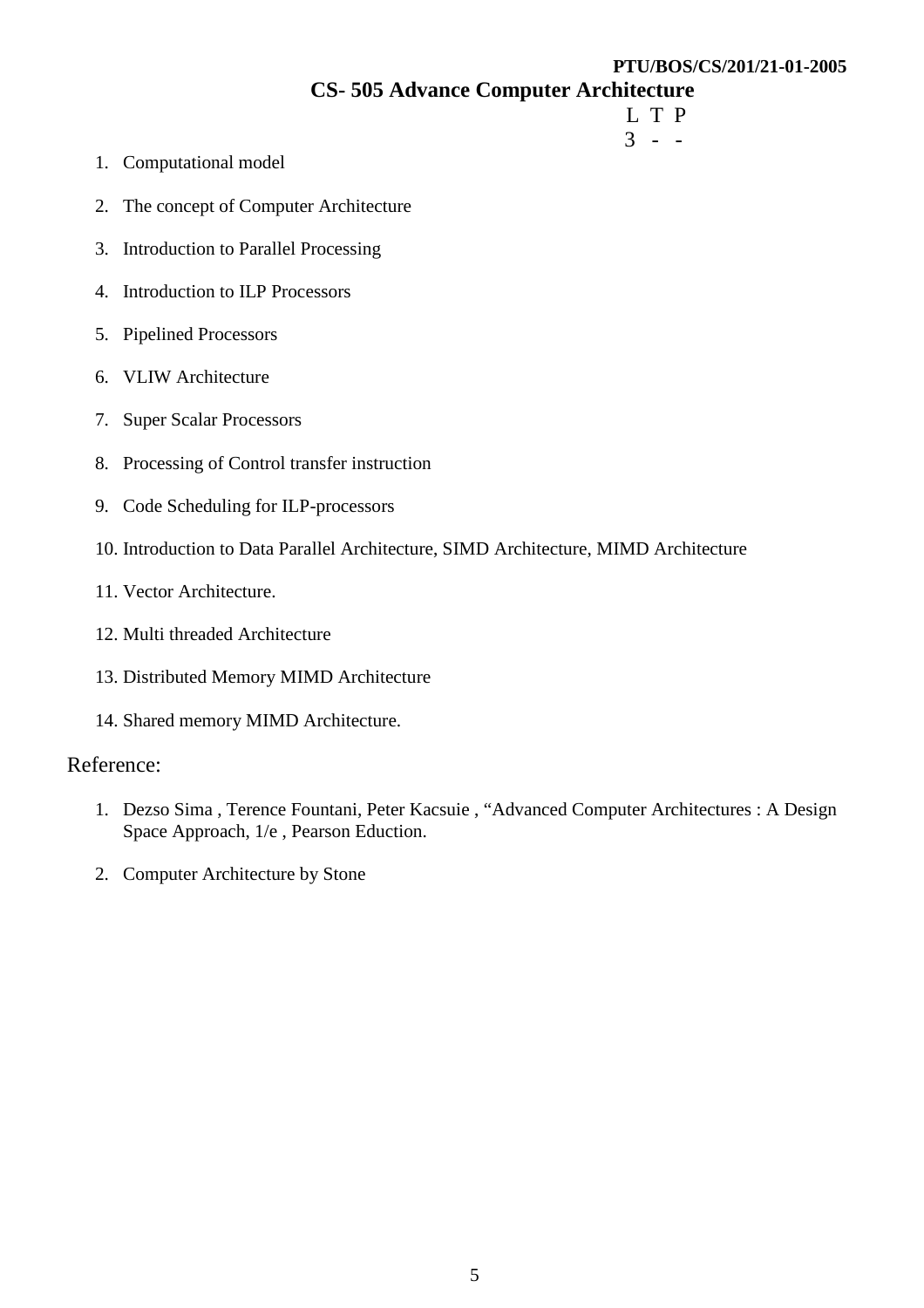# **CS-507 Advance Database Management Systems**

 L T P  $3 \quad 1 \quad -$ 

Introduction of DBMS ,Types of DBMS and their advantages and disadvantages Introduction of RDBMS, Types of relational query language, Normalization, Query optimization Database protection in RDBMS –Integrity, Concurrency control, Recovery Distributed Databases :- concepts, structure, trade-offs Methods of data distribution –fragmentation, replication, design & advance concepts of DDBMS

Introduction to object oriented databases ,Deductive databases Data warehousing Concepts: Architecture, Dataflows, Tools & Technologies, Data Marts

Data Mining & Online Analytical Processing

Spatial & Multimedia databases

Mobile Computing & Mobile Databases

Textbooks:-

- 1) Elmasri, Navathe, "Fundamentals of Database Systems", Pearson Education.
- 2) Henry F. Korth, A Silberschatz, "Database Concepts", Tata Mc Graw Hill.
- 3) Thomas Conolly, Carolyn Begg," Database Systems", Pearson Education.
- 4) Alexis Lcon, Mathews Leon, "Database Management Systems".
- 5) C.J.Date ,"An Introduction to DBMS", Narosa Publishing House.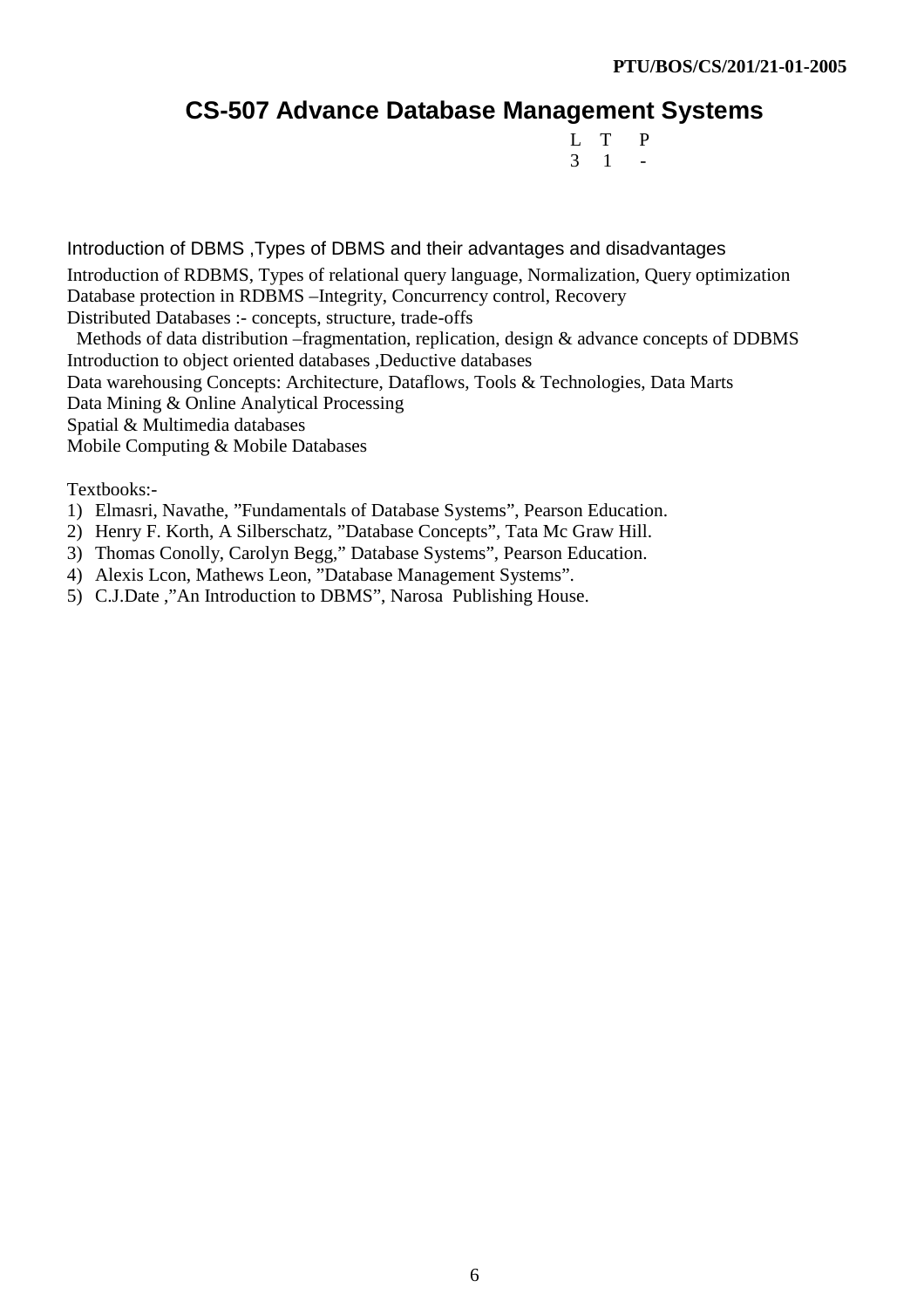**Introduction:** Brief history of Programming Language, Characteristics of programming language.

**Programming Language Processors**: The structure and operation of a computer, Hardware and firmware computers, Translator and simulator computers, Syntax, semantics and virtual computers, hierarchies of computers, binding and binding time

**Elementary Data Types**: Data object, variable and constants, data types, specification of elementary data types, declarations, type checking and type conversion, assignment and initialization, numeric data types, enumerations, Boolean, characters

**Structured Data Types**: Structured data object and data types, specification of data structure types, implementation of data structure types, declarations and type checking for data structures, vector and arrays, record, character strings, variable sized data structures, pointers and programmer-constructed data objects, sets, file and input/output

**Subprogram And Programmer-Defined Data Types:** Evolution of the data type concept, Abstraction, encapsulation, and information hiding, subprogram, type definitions, abstract data types

**Sequence Control**: Implicit and explicit sequence control, sequence control within expression, sequence control between statements, subprogram sequence control, recursive subprogram, exceptions and exception handlers, Co-routines, scheduled subprograms, tasks and concurrent execution, data structures and sequence control.

**Data Control:** names and referencing environments, static and dynamic scope, block structure, local data and local referencing environments, shared data, task and shared data.

**Storage Management**: Major Runtime elements requiring storage, programmer and system controlled storage management, storage management phases, static storage management, stack based storage management, heap storage management

**Syntax And Translation**: General syntactic criteria, syntactic elements of language, stages in translation, formal definition of syntax.

**Operating And Programming Environment**: Batch processing environment, interactive environments, embedded system environments, programming environments

**Theoretical Models**: Problem in syntax and translation, problem in semant

#### References:

Programming Languages, design and implementation second edition by Terrence W. Pratt Prentice Hall of India pvt.ltd. New Delhi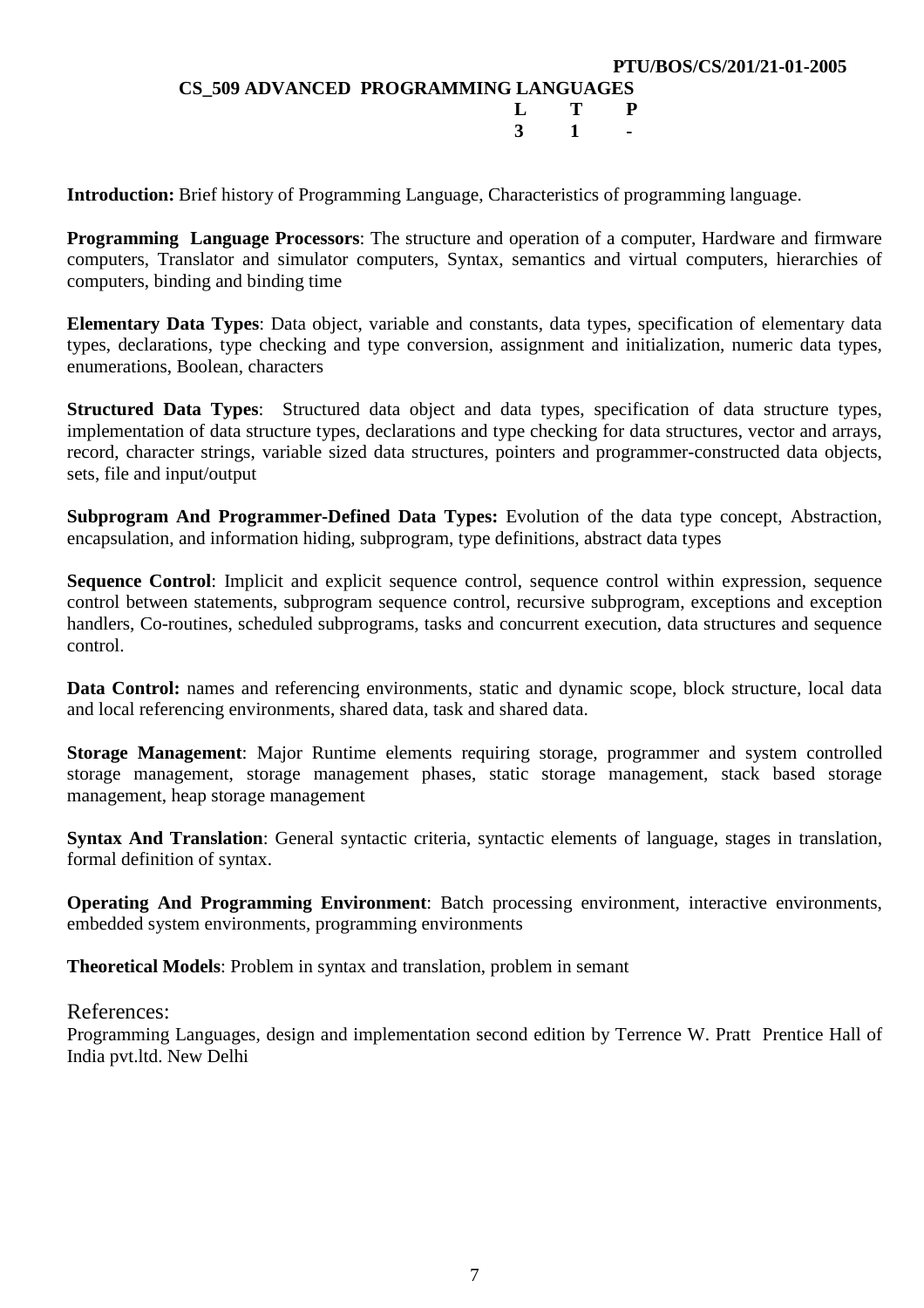# **CS-511 & CS-513 Project Lab (DBMS & Software Engineering)**

| $L$ T P |       |  |
|---------|-------|--|
|         | $  4$ |  |

The Students are required to implement the applications based on

- 1. Fuzzy databases
- 2. Expert databases
- 3. Object-oriented Databases
- 4. Distributed databases
- 5. Library management system
- 6. Crop management system
- 7. On-line sharing of computer systems
- 8. Highway systems
- 9. Hospital management system
- 10. Hotel management system
- 11. University management system
- 12. Inventory control
- 13. Railway management system
- 14. Any other similar database system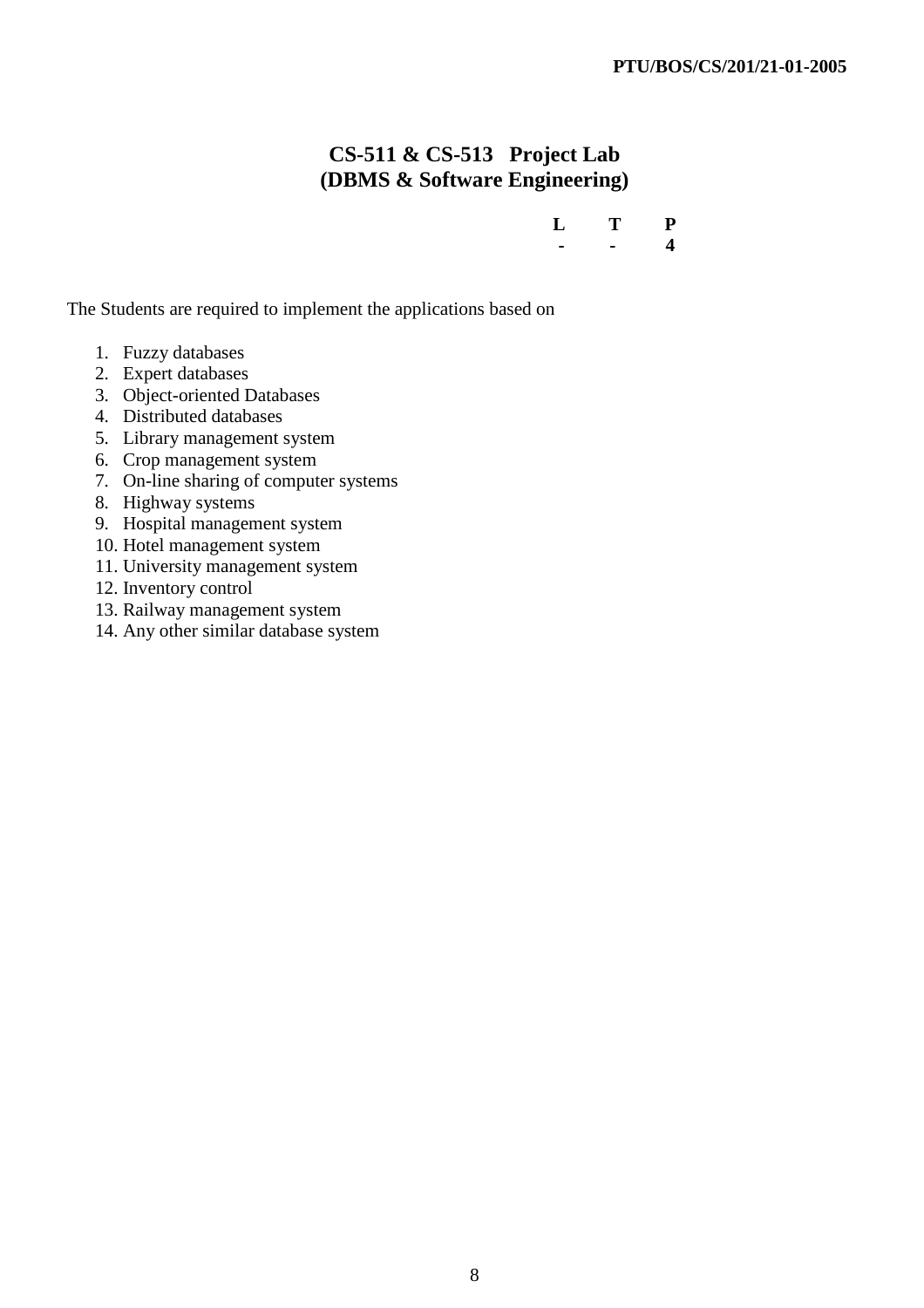#### **PTU/BOS/CS/201/21-01-2005**

#### **CS-502 Digital Image Processing**

**Fundamentals:** Introduction, Origin, Areas of Image Processing, steps in Digital Image Processing, Components of Image Processing System, Image Sensing , Sampling and Quantisation, Neighbouring of Pixels

**Image Enhancement and Restoration: Enhancement:** Spatial Filtering, Introduction to Fourier Transformation, Restoration: A model of the Image Degradation/ Restoration Process.

**Color Image Processing:** Color fundamentals, models, transformation and segmentation. Noise in color images.

**Wavelets:** Wavelet functions, Wavelet transformations in one and two dimensions, fast wavelet transform.

**Image Compression:** Image compression models, Error free compression, Lossy compression.

**Image segmentation:** Line detection, edge detection, Edge linking and boundry detection, region based segmentation.

**Representation and Description:** Representation, Boundry and Regional Descriptors, Relational Descriptors.

**Object Recognition:** Pattern and pattern classes, recognition based on Decision Theoretic Methods, Structural Methods.

# **References:**

**Digital Image Processing** by Rafael C. Gonzalez, Richard E. Woods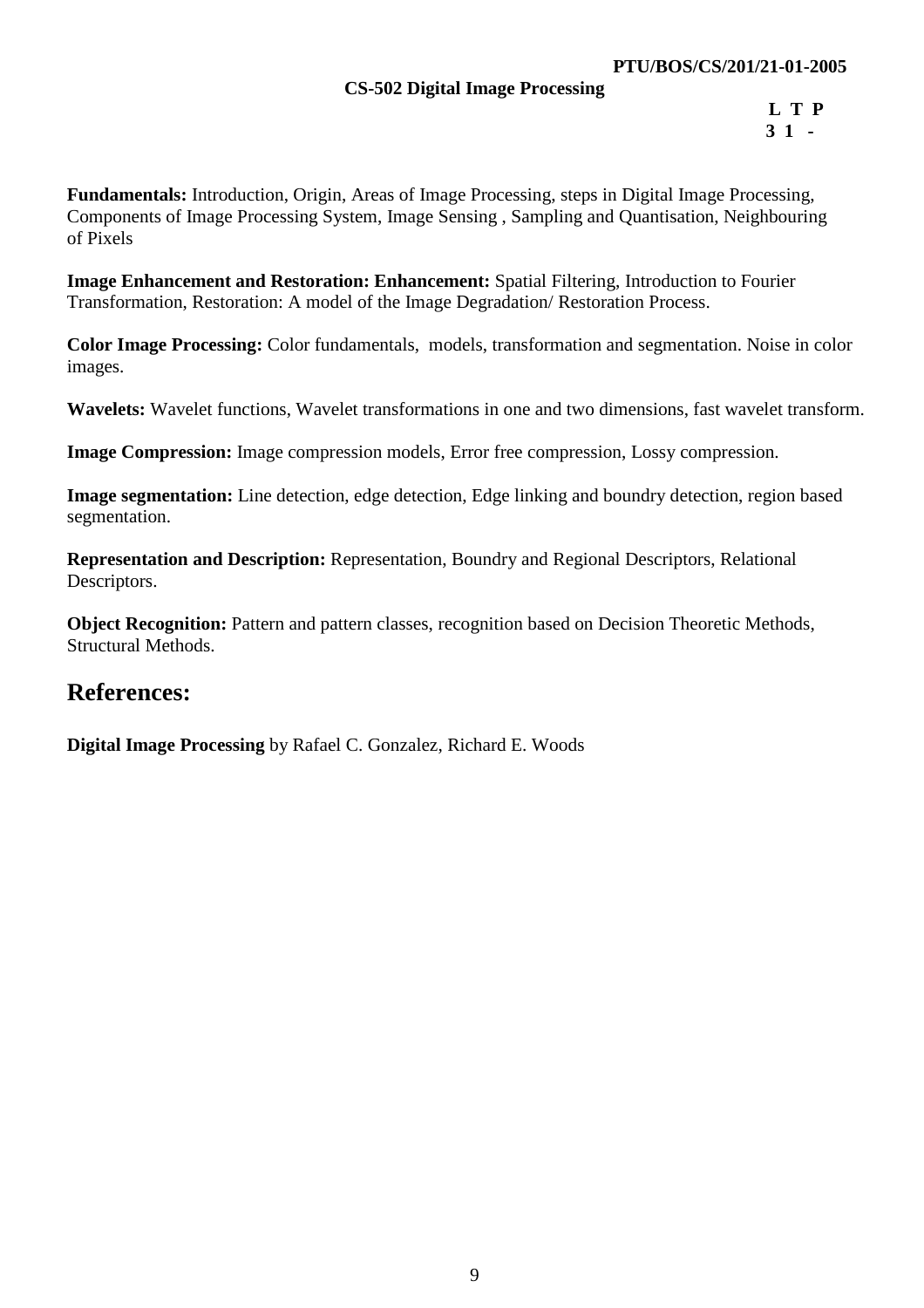#### **PTU/BOS/CS/201/21-01-2005**

## **CS-504 DISTRUBUTED SYSTEMS**

 **L T P 3 1 -** 

- 1. Characeterization of Distributed Systems: Introduction, system models –Architectural and fundamental models
- 2. Interprocess communication: API for internet protocol, Marshalling. Client server communication, group communication case study: unix

3. Distributed objects and remote invocation: communication between Distributed objects, RPC, events and notification case study: Java RMI

4. Operating System Support: Operating System layer. Protection , processes ands threads, operating system architecture

5. Distributed File System: File service architecture, network file system, Sun network file system, Andrew file system Case Study: unix

6. Name services: Name services and domain name system . directory and discovery services Case Study: Global Name service

7. Transaction and concurrency control: transactions, nested transactions, Locks, optimistic concurrency control, time stamp ordering, Comparison of methods for concurrency control

8. Distributed transaction: Flat and nested distributed transactions. Atomic Commit protocol, Distributed dead locks

9. Distributed Multimedia systems; characteristics of multimedia, multimedia data. Quality of service management, resorce management, stream adaptation. Case study; Tiger video file server.

10. Distributed shared memory: design and implementation issues, sequential consistency and Ivy and Release Consistencyan Munin

Case Study of distributed systems: CORBA

Books :

- 1. G. Coulouis, et al. Distributed Systems: Concepts and design, Pearson Education Asia,2004
- 2. A.S. Tanenbaum, Modern operating Systems, Prentience Hall
- 3. www.cdk3.net/refs
- 4. www.ietf.org/rfc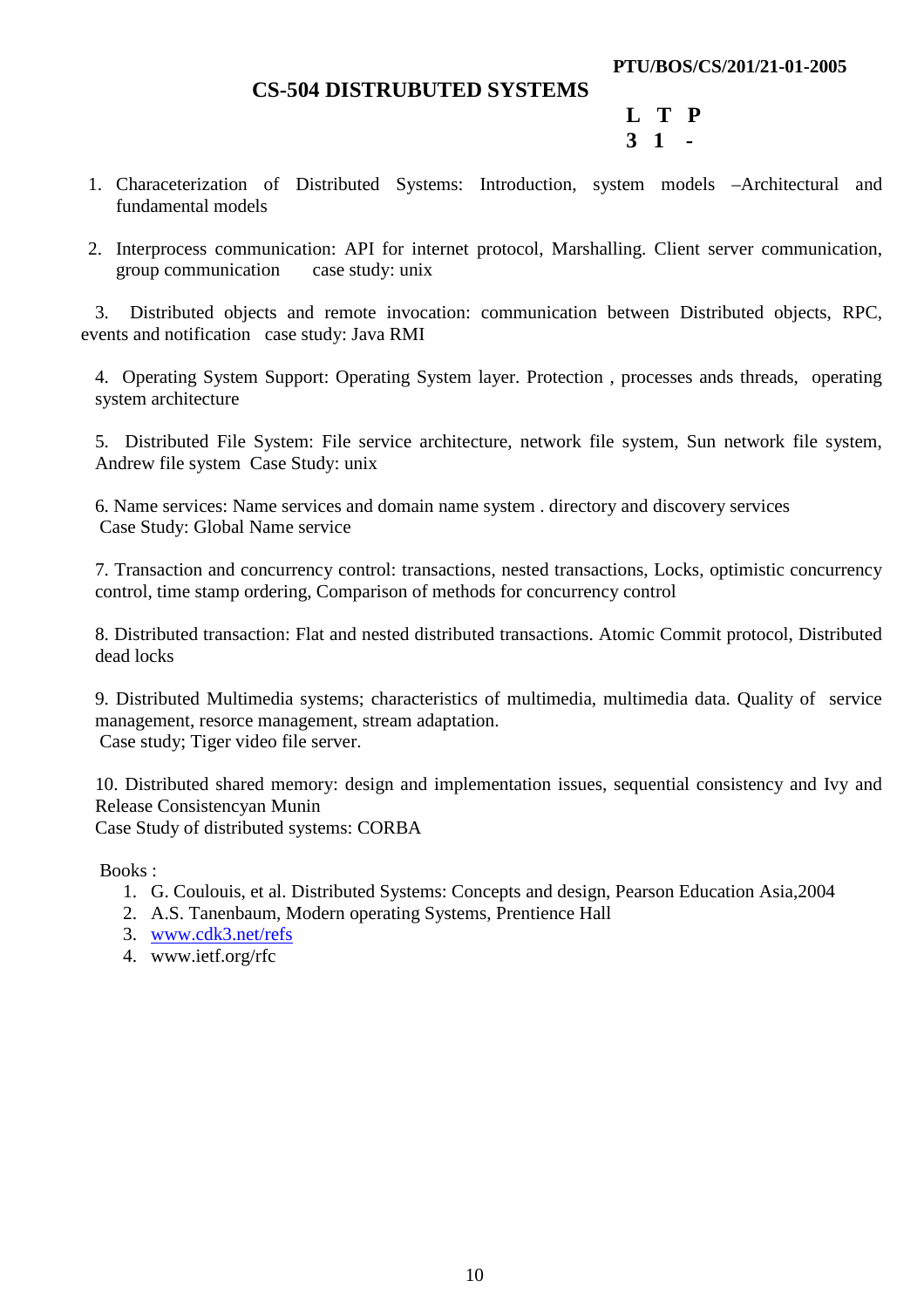# **CS-506 Compiler Design**

**L T P** 

**3 1 -** 

### **Course Contents:**

Compiler structure: analysis-synthesis model of compilation, various phases of a compiler, tool based approach to compiler construction.

Lexical analysis: interface with input, parser and symbol table, token, lexeme and patterns. Difficulties in lexical analysis. Error reporting. Implementation. Regular definition, Transition diagrams, LEX.

Syntax analysis: CFGs, ambiguity, associativity, precedence, top down parsing, recursive descent parsing, transformation on the grammars, predictive parsing, bottom up parsing, operator precedence grammars, LR parsers (SLR, LALR, LR), YACC.

Syntax directed definitions: inherited and synthesized attributes, dependency graph, evaluation order, bottom up and top down evaluation of attributes, L- and S-attributed definitions.

Type checking: type system, type expressions, structural and name equivalence of types, type conversion, overloaded functions and operators, polymorphic functions.

Run time system: storage organization, activation tree, activation record, parameter passing, symbol table, dynamic storage allocation.

Intermediate code generation: intermediate representations, translation of declarations, assignments, control flow, boolean expressions and procedure calls. Implementation issues.

Code generation and instruction selection: issues, basic blocks and flow graphs, register allocation, code generation, dag representation of programs, code generation from dags, peep hole optimization, code generator generators, specifications of machine.

Books and References:

A. V. Aho, R. Sethi, and J. D. Ullman. *Compilers: Principles, Techniques and Tools* , Addison-Wesley, 1988.

C. Fischer and R. LeBlanc. *Crafting a Compiler* , Benjamin Cummings, 1991.

C. Fischer and R. LeBlanc. *Crafting a Compiler in C* , Benjamin Cummings.

A. C. Holub. *Compiler Design in C* , Prentice-Hall Inc., 1993.

Appel. *Modern Compiler Implementation in C: Basic Design* , Cambridge Press.

Appel. *Modern Compiler Implementation in Java: Basic Design* , Cambridge Press.

Fraser and Hanson. *A Retargetable C Compiler: Design and Implementation* , Addison-Wesley.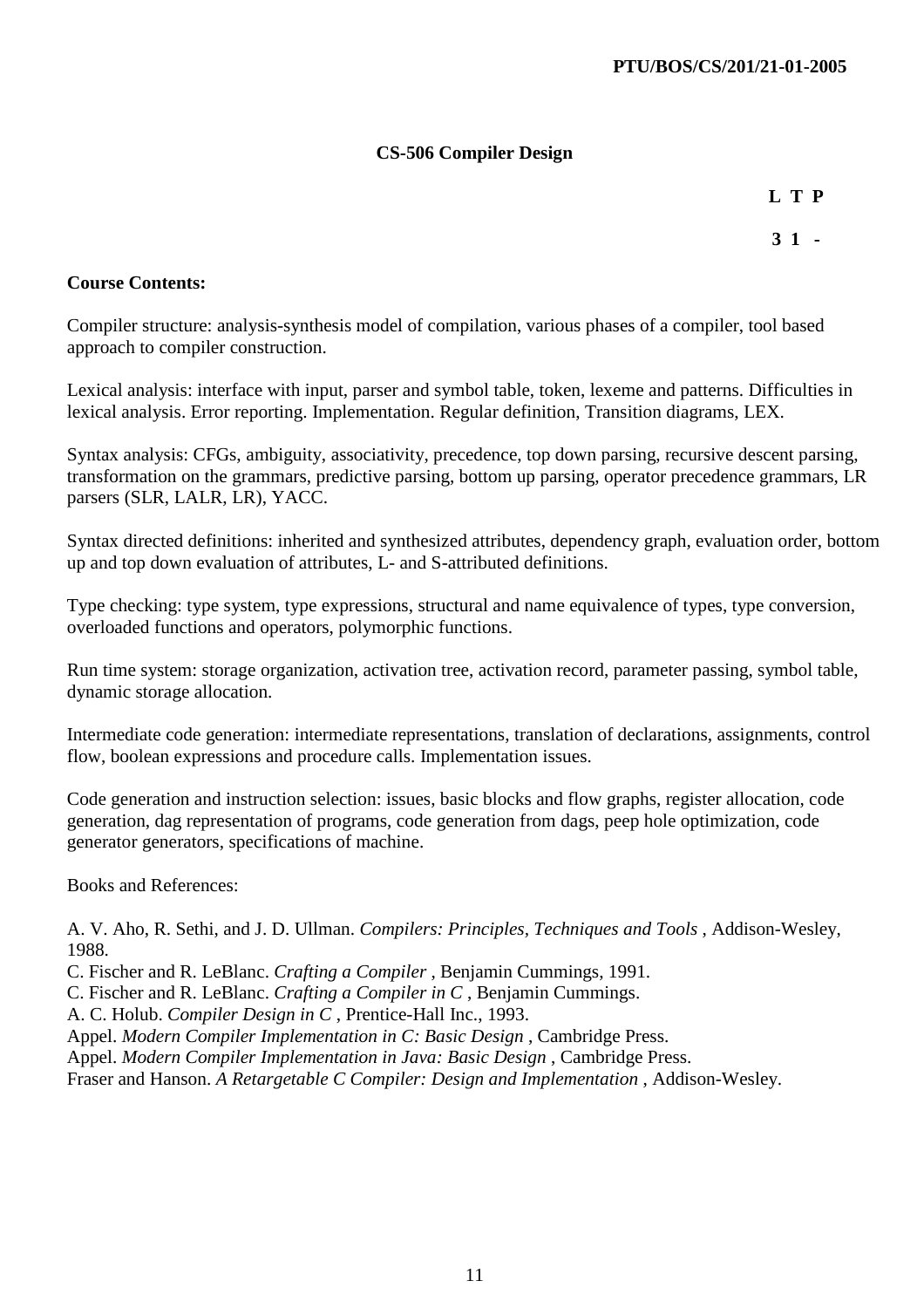#### **CS-508 NATURAL LANGUAGE PROCESSING**

**L T P 3 1 -** 

Goals of NLP: Survey of applications, Levels of linguistic processing: morphology, syntax, semantics, Language processors: recognisers, transducers, parsers, generators, Language as a rule-based system, Language understanding as an inferential activity.

Resources for NLP: lexicons and knowledge bases.

Elements of formal language theory: alphabet, string, language, grammar, productions, symbol vocabulary, generator, recogniser, procedure.

Types of grammar: the Chomsky Hierarchy.

Computational morphology:lemmatisation, Part-of-Speech Tagging ,Finite-State Analysis.

Parsing:definition of a parser; derivations ,basic parsing strategies for context free grammars ,determinism and non-determinism; decidability ,data structures and algorithms for parsing ,unification based grammar formalisms.

Ambiguity and its resolution:Syntactic ambiguities and heuristics,lexical ambiguities and selectional restrictions ,indeterminacy of reference

Generation and Dialogue:Syntactic generation algorithms and reversibility, text planning, modelling dialogue agents.

#### **Text Book :**

Allen, J., *Natural language understanding*. 2nd edition. Redwood City, CA: 1994. Benjamin/Cummings. ISBN 0805303340.

#### **References:**

Grosz, B.J., Sparck Jones, K. & Webber, B.L. (eds) *Readings in natural language processing*. Los Altos, CA, 1986: Morgan Kaufmann.

Jurafsky, D. & J. Martin. 2000. *Speech and Language Processing: An Introduction to Natural Language Processing, Computational Linguistics, and Speech Recognition* Prentice Hall.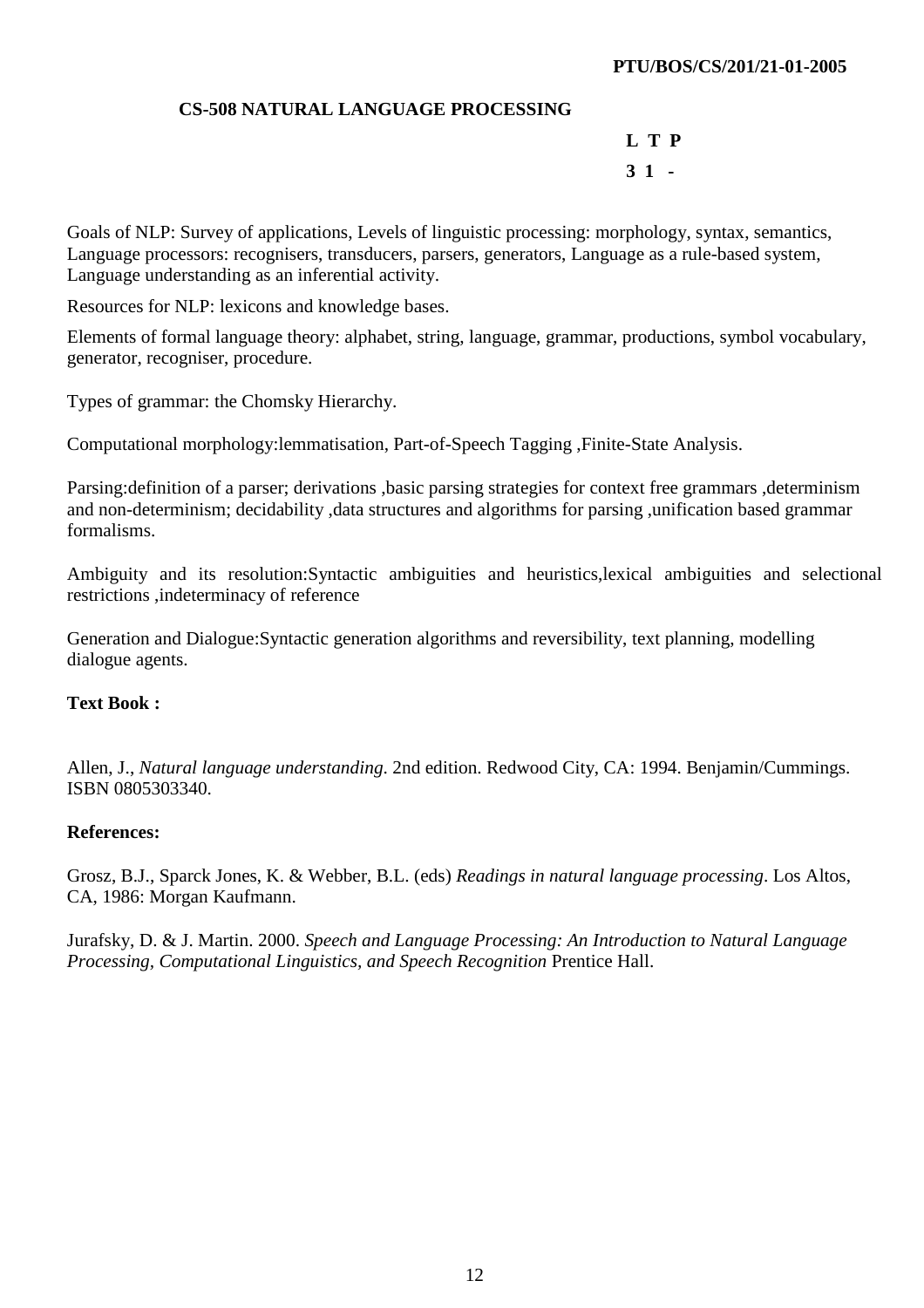#### **CS-510 Artificial Intelligence**

**L T P 3 1 -**

Introduction, Intelligent agents

Problem Solving: Solving problems by searching, Informed search and exploration, constraint satisfaction problems, adversarial search.

Knowledge and Reasoning: Logical agents, first order logic, Inference in first order logic, knowledge representation.

Planning; Planning and acting in real world.

Uncertain Knowledge and reasoning: Uncertainity, Probabilistic Reasoning, Probabilistic Reasoning over time, Making Simple decisions.

Learning: Learning from observations, knowledge in learning, Reinforcement learning.

Communication, Perceiving and acting: Communication, Perception, Probabilistic language processing

References:

- 1. E. Rich ' Artificial Intelligence', McGrawHill, 1983.
- 2. E. Charniak and D. McDermott, 'Introduction to Artificial Intelligence', Addison Wesley, 1985.
- 3. Stuart Russell, Peter Noving, ' Artificial Intelligence : A Modern Approach, Pearson Education.
- 4. George F Luger, 'Artificial Intelligence' Forth Edition, Pearson Education.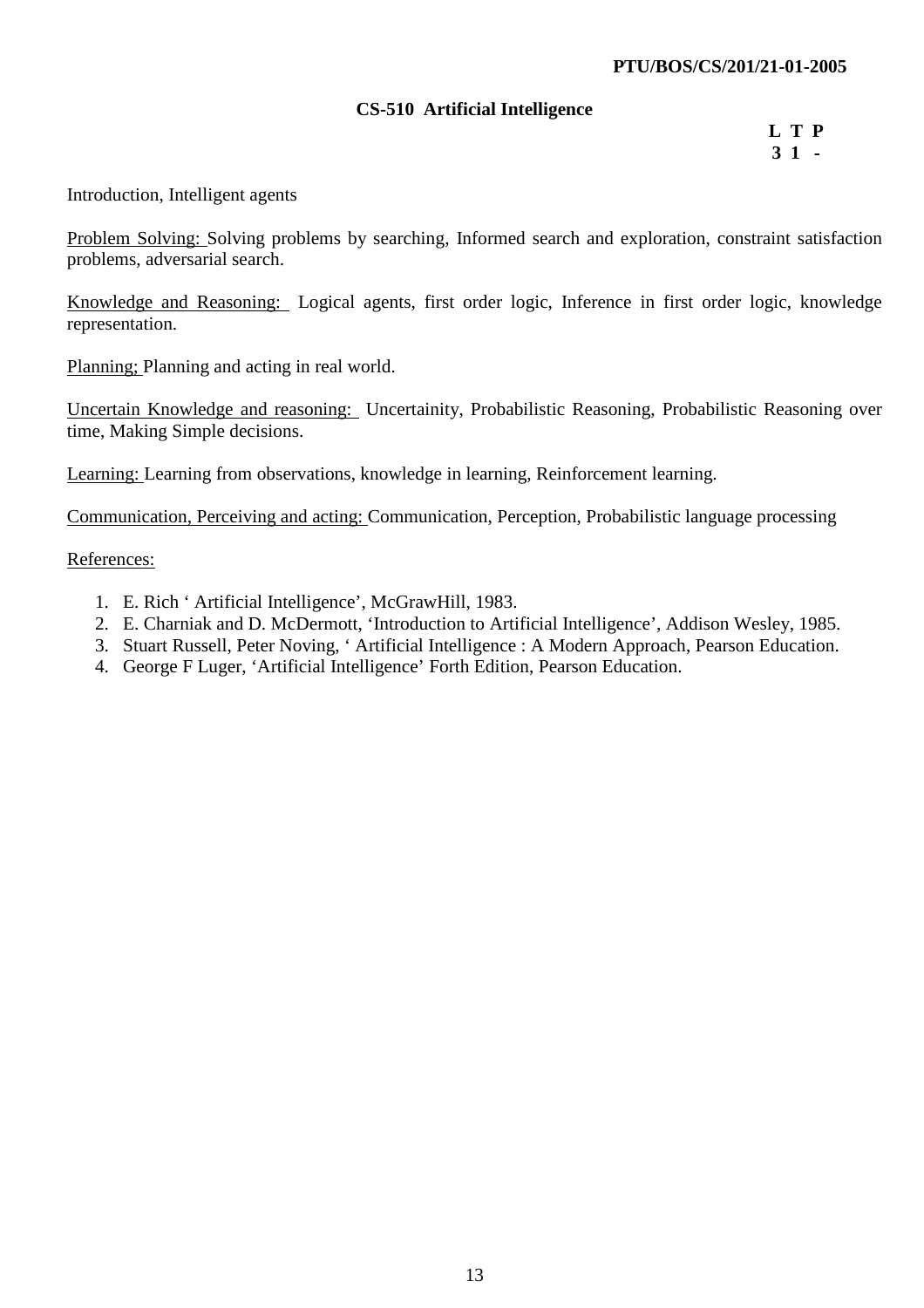# **CS-512 Object Oriented Analysis and Design using UML**

**L T P 3 1 -**

- 1. Object Oriented Design and Modelling: Object Oriented Fundamentals, Objects and object classes, object oriented design process, importance of modelling, principles of modelling, object oriented modelling.
- 2. Introduction to UML: Conceptual model of UML, building blocks of UML, Mechanisms in UML, architecture, software development life cycle.
- 3. Basic Structural Modelling Classes, relationships, common mechanisms, class and object diagrams.
- 4. Advanced structural Modelling Advanced classes, advanced relationships, Interfaces types and roles, packages, instances and object diagrams.
- 5. Collaboration Diagrams and Sequence Diagrams Terms, concepts and depicting a message in collaboration diagrams. Terms and concepts in sequence diagrams. Difference between collaboration and sequence. diagram. Depicting synchronous messages with/without priority call back mechanism.
- 6. Basic behavioral modelling Interactions, use cases, Use Case Diagrams, Interaction Diagrams and activity diagrams.
- 7. Advanced behavioral modelling: Events and signals, state machines, process and threads, time and space, state chart diagrams.
- 8. Architectural Modelling: Terms, Concepts, examples, Modelling techniques for component diagrams and deployment diagrams.

#### books:

- 1. Grandy Booch, James Rumbough, Ivar Jacobson. ' The Unified Modelling Language User Guide. Pearson Edutaion 2002.
- 2. Ian Sommerville, ' Software Engineering Sixth Edition' 2003.
- 3. Meilir Page Jones, ' Fundamentals of Object Oriented Design in UML' , Addison Wesley, 2000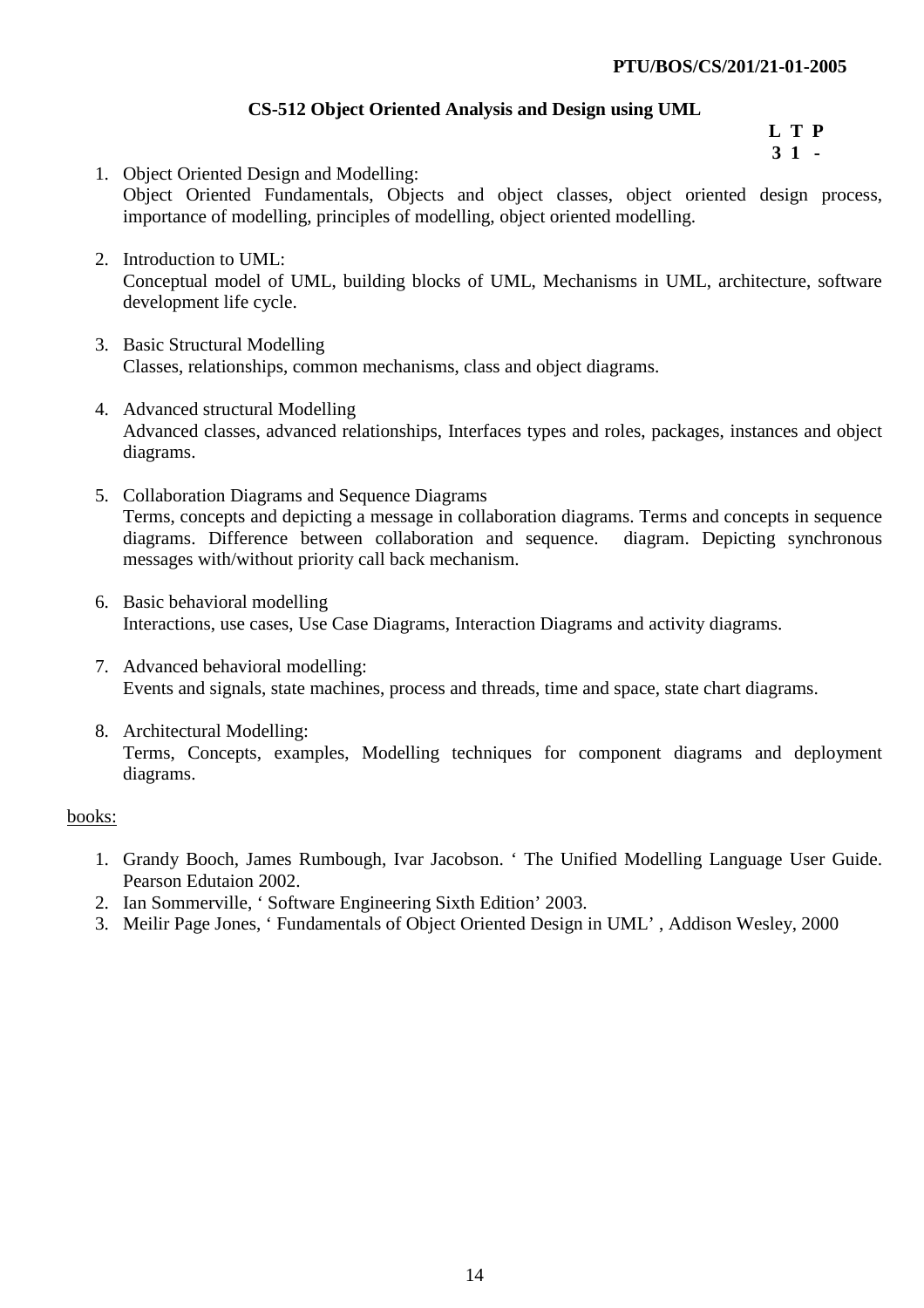### **CS-514 Software Engineering Methodologies**

**L T P** 

**3 1 -** 

Software life cycle -- important steps and effort distribution. Aspects of estimation and scheduling. Software evaluation techniques-modular design : coupling and cohesion, Software and complexity measures. Issues in software reliability. System Analysis: Requirement analysis. Specification languages. Feasibility analysis. File and data structure design, Systems analysis tools. Software design methodologies, Data flow and Data Structure oriented design strategies. Software development, coding, verification, and integration. Issues in project management-team structure, scheduling, software quality assurance. Object Oriented methodology: object orineted paradigm, Object Oriented analysis and design, examples of methodologies.

## **Text/References :**

- 1. R. S. Pressman, Software Engineering A Practioner"s Approach,3rd Edition, McGrawHill,1992.
- 2. J. Martin, Rapid Application Development, Maxwell MacMillan, 1991.
- 3. B. Meyer, Object Oriented Software Construction, Prentice Hall, 1988.
- 4. G. G. Schulmeyer, Zero Defect Software, McGraw-Hill, 1992.
- 5. J. Rumbaugh et. al., Object Oriented Modeling and Design, Prentice Hall,1991.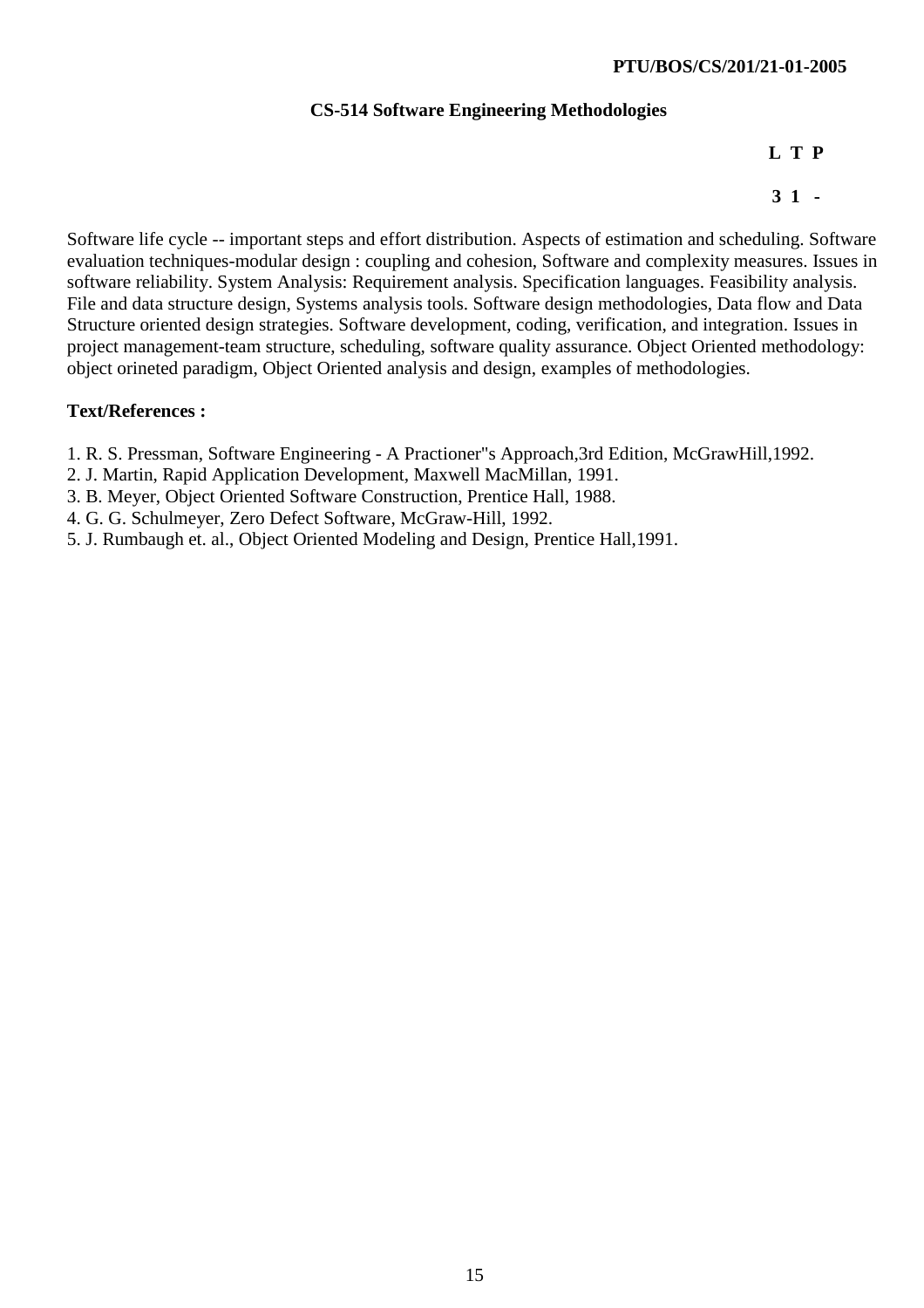### **CS-516 EMBEDDED SYSTEMS**

**L T P 3 1 -**

- Introduction And Examples Of Embedded Systems, Concept Of Embedded System Design: Design challenge, Processor technology, IC technology, Design technology, Trade-offs
- Custom Single Purpose Processor Hardware, General-Purpose Processor: Introduction, Basic Architecture, Operation, Super-Scalar And Vlsiiw Architecture, Application Specific Instruction Set Processors (Asips), Microcontrollers, Digital Signal Processors, Selecting A Microprocessor.
- Memory: Introduction, Memory write ability, Storage performance, Tradeoff s, Common memory types Memory hierarchy and cache
- AVR 8515 microcontroller: Architecture and Programming in assembly and C.
- Interfacing Analog and digital blocks: Analog-to-Digital Converters (ADCs), Digital-to-Analog, Converters (DACs)., Communication basics and basic protocol concepts, Microprocessor interfacing: I/O addressing, Port and Bus based, I/O, Memory mapped I/O, Standard I/O interrupts, Direct memory access, Advanced communication principles parallel, serial and wireless, Serial protocols  $I^2C$ , Parallel protocols PCI bus, Wireless protocol IrDA, blue tooth.
- Different peripheral devices: Buffers and latches, Crystal, Reset circuit, Chip select logic circuit, timers and counters and watch dog timers, Universal asynchronous receiver, transmitter (UART), Pulse width modulators, LCD controllers, Keypad controllers.
- Design tradeoffs due to thermal considerations and Effects of EMI/ES etc.
- Software aspect of embedded systems: Challenges and issues in embedded software development, Co-design

 Embedded software development environments: Real time operating systems, Kernel architecture: Hardware, Task/process control subsystem, Device drivers, File subsystem, system calls, Embedded operating systems, Task scheduling in embedded systems: task scheduler, first in first out, shortest job first, round robin, priority based scheduling, Context switch: Task synchronization: mutex, semaphore, Timers, Types of embedded operating systems, Programming languages: assembly languages, high level languages

• Development for embedded systems: Embedded system development process, Determine the requirements, Design the system architecture, Choose the operating system, Choose the processor, Choose the development platform, Choose the programming language, Coding issues, Code optimization, Efficient input/output, Testing and debugging, Verify the software on the host system, Verify the software on the embedded system

Text /Reference

Frankvahid/Tony Givargis, " Embedded System Design- A unified Hardware/software Introduction".

- David E Simon, " An embedded software primer ", Pearson education Asia, 2001.
- Dreamteach Software team," Programming for Embedded Systems"
- AVR 8515 manual
- J.W. Valvano, "Embedded Microcomputor System: Real Time Interfacing"
- Jack Ganssle, "The Art of Designing Embedded Systems", Newnes, 1999.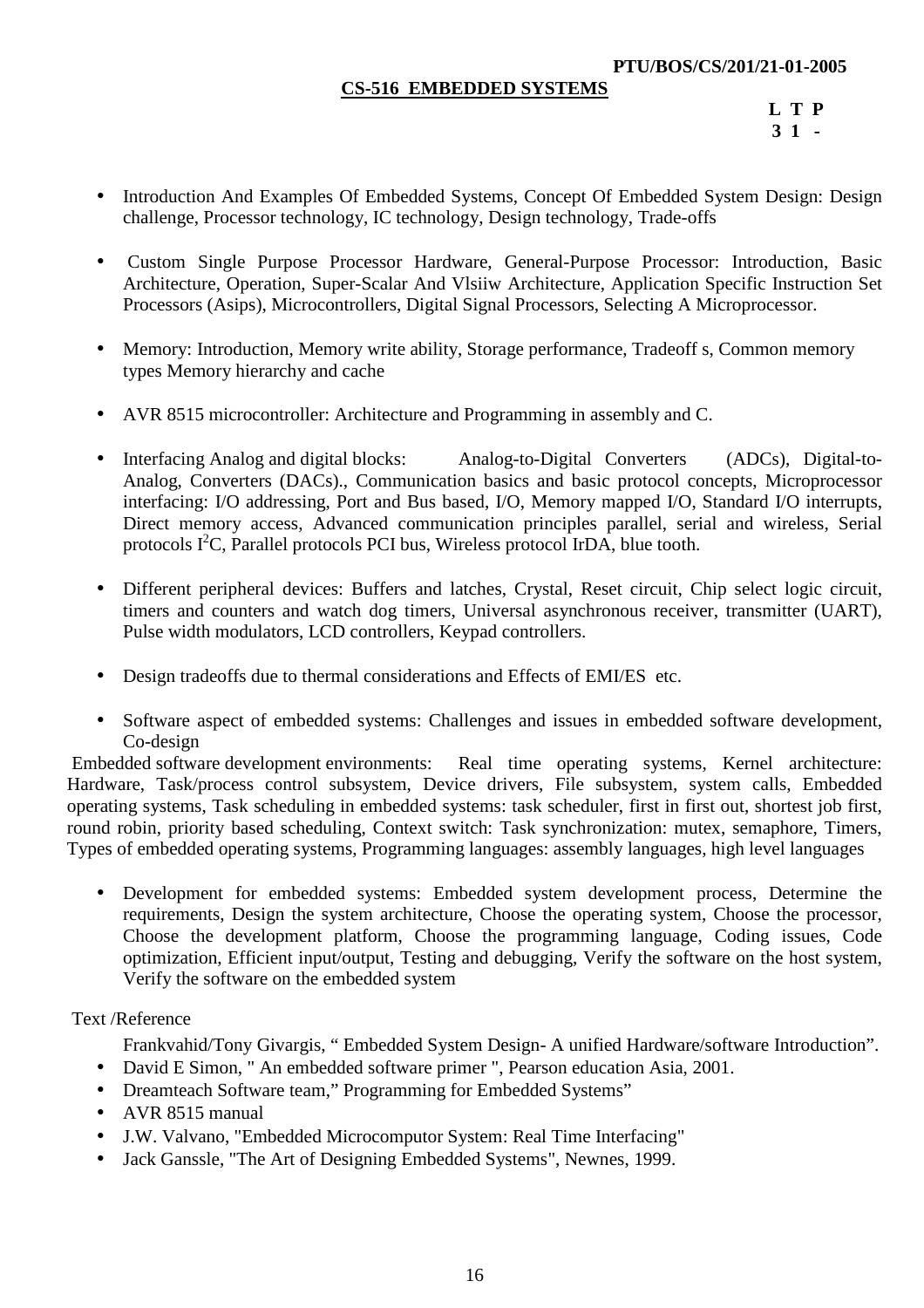#### **PTU/BOS/CS/201/21-01-2005**

**CS-518 NEURAL NETWORKS AND FUZZY LOGIC** 

**L T P 3 1 -** 

- 1. Neural networks : introduction, neural networks, supervised or unsupervised learning, feed forward network, Hopfield network
- 2. Neural network models: neural network models, layers in neural network and their connections. Instar , outstar, weights on connections, threshold function, application- Adaline and madaline
- 3. Backpropagation: feed forward back propagation network- mapping, layout, training, BPN applications
- 4. Learning and training: objectives of learning, Hebb's rule, delta rule, supervised learning, unsupervised networks, learning vector quantizer, associative memory models , one-shot learning, resonance, stability, training and convergence
- 5. Fuzzy Logic: Introduction, fuzzy sets, fuzzy operations, fuzziness in neural networks, neural trained fuzzy system
- 6. BAM- bidirectional associative memory, inputs and outputs, weights and training. FAM-fuzzy associative memory, association, FAM neural networks, encoding
- 7. Adaptive Resource theory- network for ART , processing in ART
- 8. Kohen Self Organizing Map- Competitive learning , lateral inhibition, training law for Kohen network, implementation, applications to pattern recognition
- 9. Application of fuzzy Logic:
- 10. Fuzzy databases and quantification, fuzzy control , designing fuzzy logic controller

Books:

- 1. Rao, Vallinu B.,and Rao, Hayagriva . Neural networks and fuzzy Logic, second edition, BPB Publication
- 2. Berkan C. Riza, Trubatch L, Sheldon, Fuzzy Systems design Principlea. IEEE Press , standard publishers distributers
- 3. Freeman A. James, Skapura M. David- neural networks algorithms, applications and programming Techniques, Pearson Education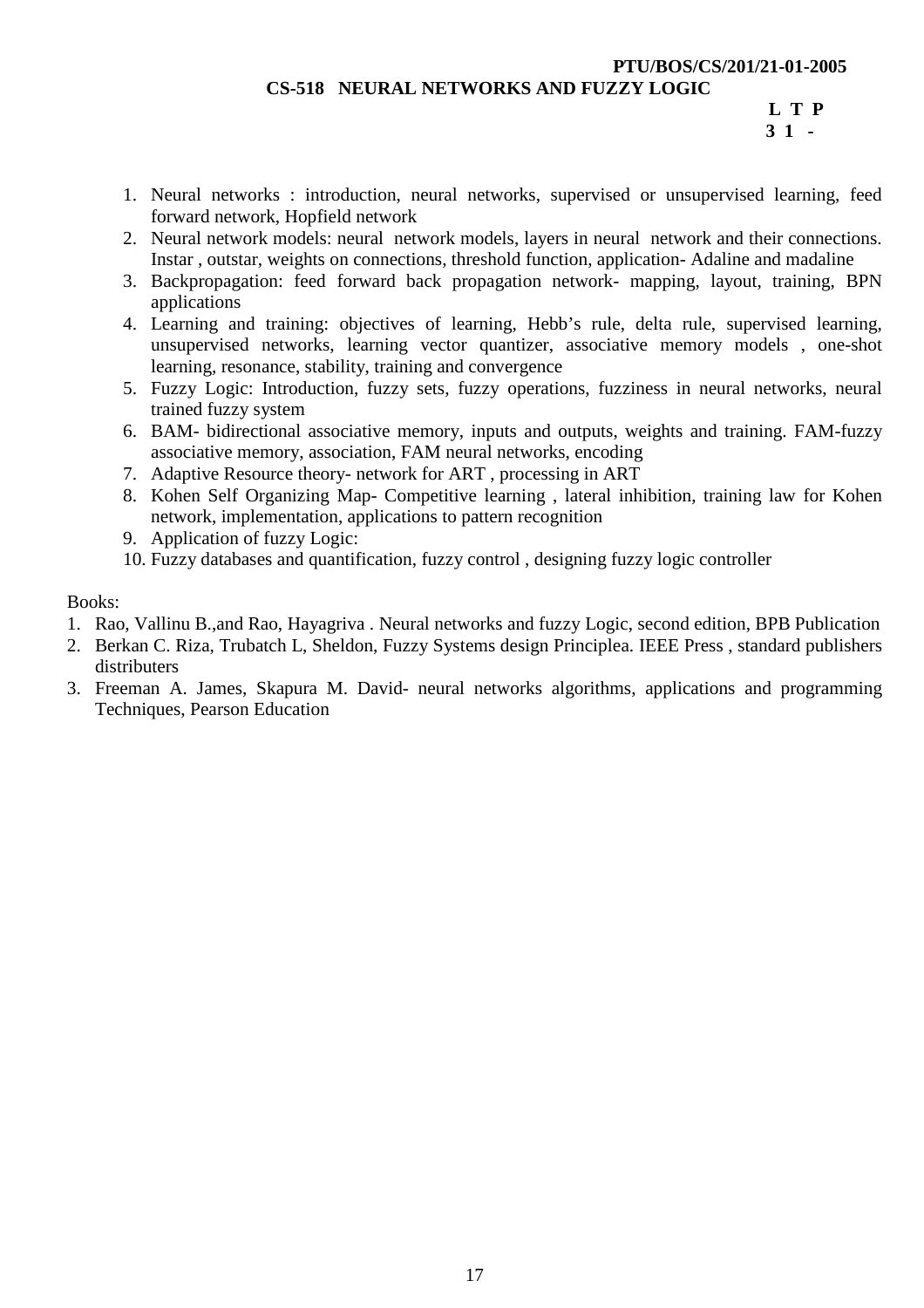# **CS-515 OPTIMIZATION TECHNIQUES**

**L T P 3 1 -**

Introduction: Engineering applications of optimization. Design variables. Constraints, objectives function, variable bounds, statement and formulation of an optimization problem, Examples of chemical Engg. Optimization problems, classification of optimization problems, different optimization algorithms.

Optimal Point: Local optimal point, global optimal point and inflection point.

Single Variable Optimization Techniques:

- Optimality criterion.
- Bracketing method (Bounding phase method)
- Region elimination methods (Internal halving method, Golden section search method)
- Point estimation method (successive quadratic estimation methods)
- Gradient-based methods (Newton-Raphson method, Bisection method, secant. Cubic search method.)
- Root finding using optimiation techniques.

Multivariable Optimization Techniques:

Optimality criterion Unidirectional search method Direct Search method (Hooke-Jeeves Pattern Search method, Powell's conjugate direction method)

Gradient-based methods (Steepest descent method, Newton's method, Marquardt's methods)

Construined Optimization Algorithms:

Kuhn-Tucker conditions. Transformation method (Penalty function method) Direct search for constrained minimization (variable elimination method, complex search method)

Linear Programming:

Linear programming problems, Simplex method of linear programming techniques.

Text Book:

1. Optimization for engg. design by Kalyanmoy Deb. (PH)

Reference Books:

- 1. Engg. Optimization by S.S. Rao (New Age)
- 2. Optimization of Chemical Processes by T.I. Edgar & D.M. Himmelblau (McGraw Hill)
- 3. Process Optimization with Applications to Metallurgy & Chemical Engg. by Ray & Szekely (Wiley)
	- 4. Optimization :Theory & Practice by beveridge & Schecter, (McGraw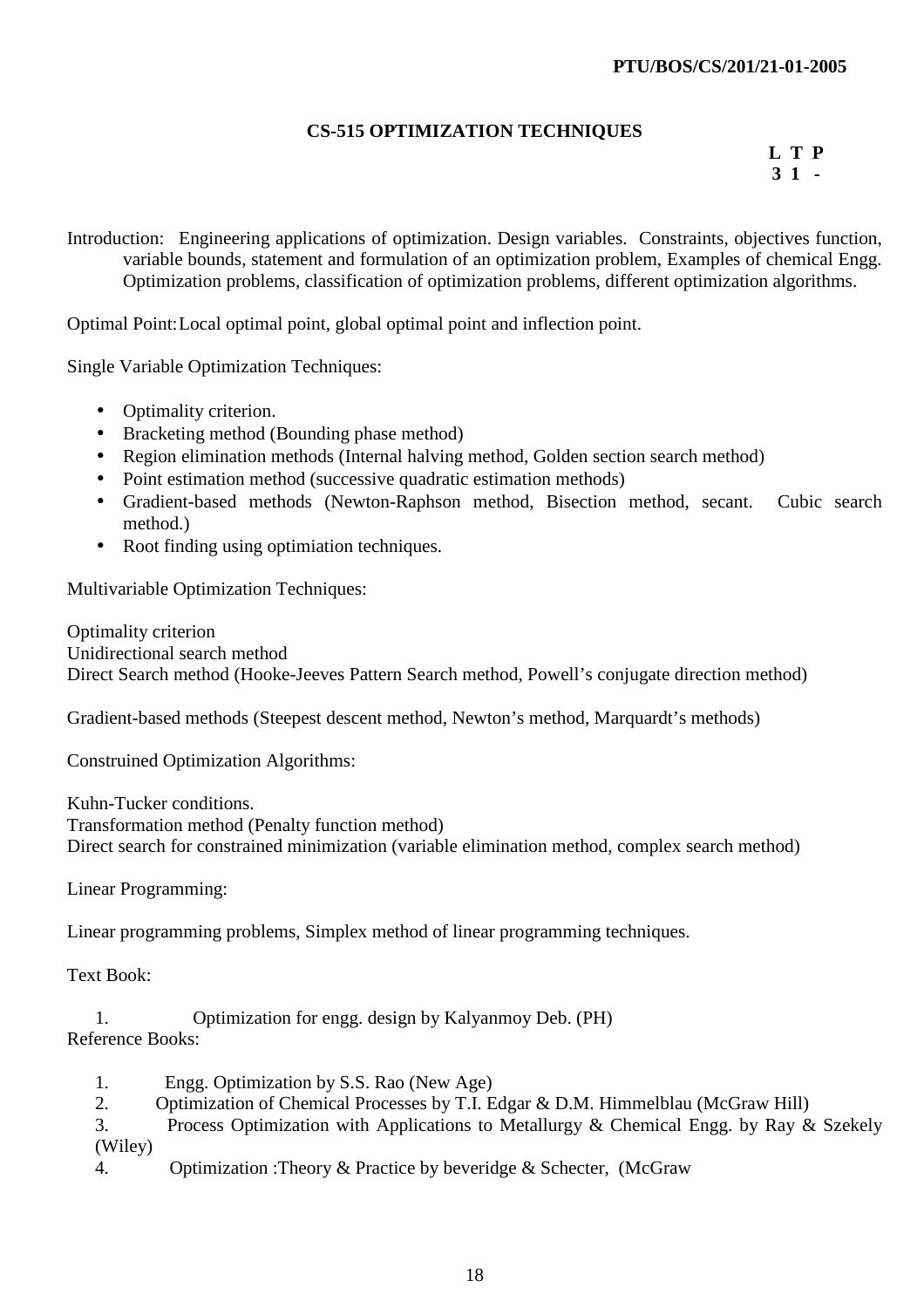# **CS-517 Parallel Computing**

**L T P** 

**3 1 -** 

Course Contents:

Introduction: Paradigms of parallel computing: Synchronous - vector/array, SIMD, Systolic; Asynchronous - MIMD, reduction paradigm.

Hardware taxonomy: Flynn's classifications, Handler's classifications.

Software taxonomy: Kung's taxonomy, SPMD.

Abstract parallel computational models: Combinational circuits, Sorting network, PRAM models, Interconnection RAMs. Parallelism approaches - data parallelism, control parallelism

Performance Metrices: Laws governing performance measurements. Metrices - speedups, efficiency, utilization, communication overheads, single/multiple program performances, bench marks.

Parallel Processors: Taxonomy and topology - shared memory mutliprocessors, distributed memory networks. Processor organization - Static and dynamic interconnections. Embeddings and simulations.

Parallel Programming: Shared memory programming, distributed memory programming, object oriented programming, data parallel programming, functional and dataflow programming.

Scheduling and Parallelization: Scheduling parallel programs. Loop scheduling. Parallelization of sequential programs. Parallel programming support environments.

Books and References:

M. J. Quinn. *Parallel Computing: Theory and Practice* , McGraw Hill, New York, 1994. T. G. Lewis and H. El-Rewini. *Introduction to Parallel Computing* , Prentice Hall, New Jersey, 1992. T. G. Lewis. *Parallel Programming: A Machine-Independent Approach* , IEEE Computer Society Press, Los Alamitos, 1994. Research articles.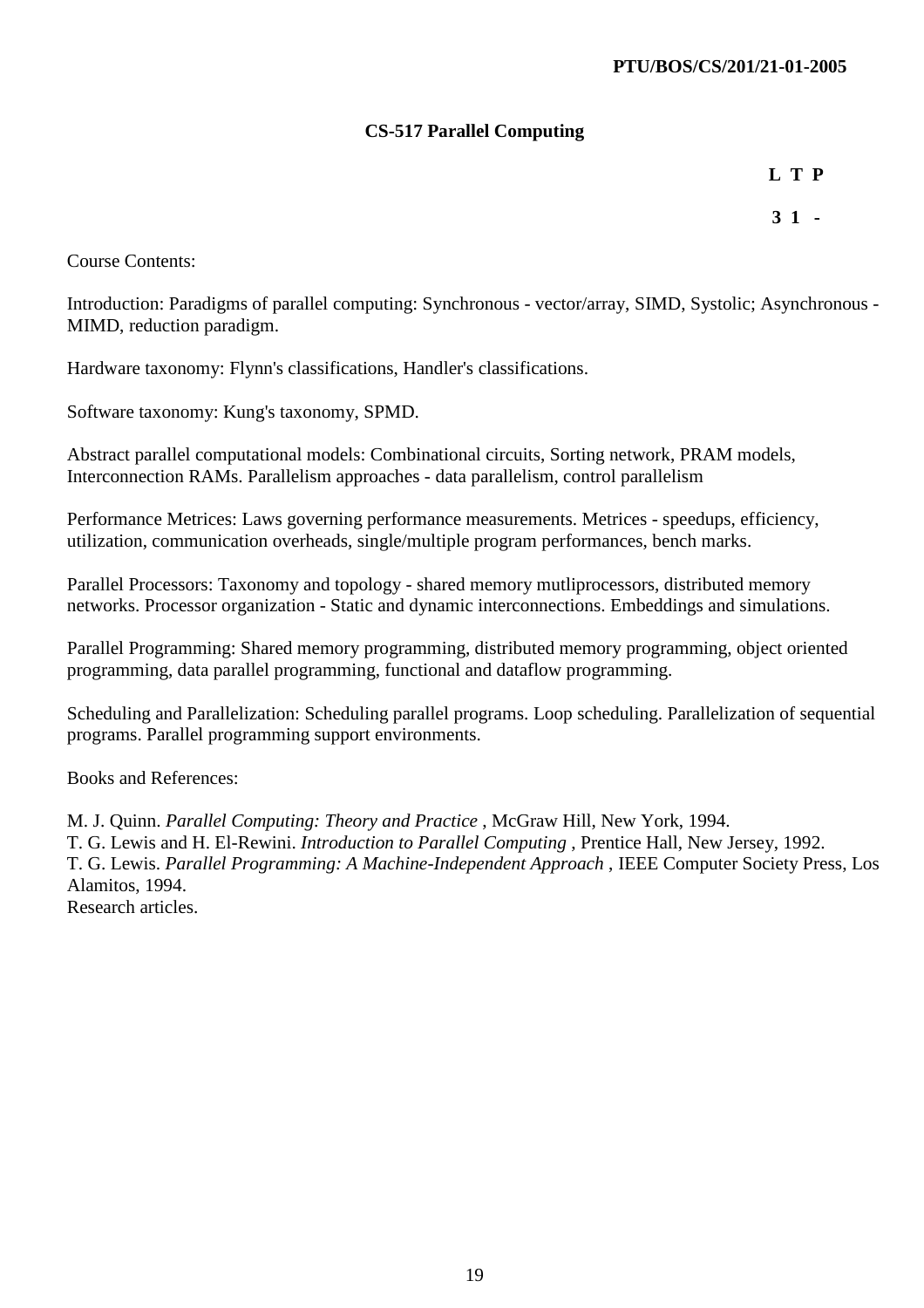# **CS-519 Fundamental Concepts of Bioinformatics**

**L T P** 

**3 1 -** 

**MOLECULAR BIOLOGY AND BIOLOGICAL CHEMISTRY**:The genetic material,Gene structure and information content,Protein structure and function,The nature of chemical bonds,Molecular biology tools,Genomic information content.

DATA SEARCHES AND PAIRWISE ALIGNMENTS: Dot plots,

Simple alignments,Scoring,Gaps,Scoring matrices,The Needleman and Wunsch algorithm,Local and global alignments, Database searches,Multiple sequence alignments.

SUBSTITUTION PATTERNS: Patterns of substitutions within genes,Estimating substitution numbers,Variations in substitution rates between genes,Molecular clocks,Evolution in organelles.

DISTANCE-BASED METHODS OF PHYLOGENETICS:History of molecular phylogenetics,Advantages to molecular phylogenies, Phylogenetic trees,Distance matrix methods,Maximum likelihood approaches, Multiple sequence alignments.

CHARACTER-BASED APPROACHES TO PHYLOGENETICS:Parsimony,Inferred ancestral sequences,Strategies for faster searches,Consensus trees,Tree confidence,Comparison of phylogenetic methods,Molecular phylogenies.

GENOMICS AND G0ENE RECOGNITION:Prokaryotic genomes, Prokaryotic gene structure.,Prokaryotic gene density,Eukaryotic genomes,Eukaryotic gene structure,Open reading frames,Gene expression,Transposition,Repetitive elements,Eukaryotic gene density.

PROTEIN FOLDING:Polypeptide composition,Secondary structure,Tertiary and quaternary structure,Protein folding,Structure prediction.

PROTEOMICS:Protein classification,Experimental techniques,Inhibitors and drug design,Ligand screening,X-ray crystal structures,Empirical methods and prediction techniques, Postranslational modification prediction.

**Bioinformatics Computing**(International Edition) **Books**: Dan Krane, Michael Raymer,Bryan Bergeron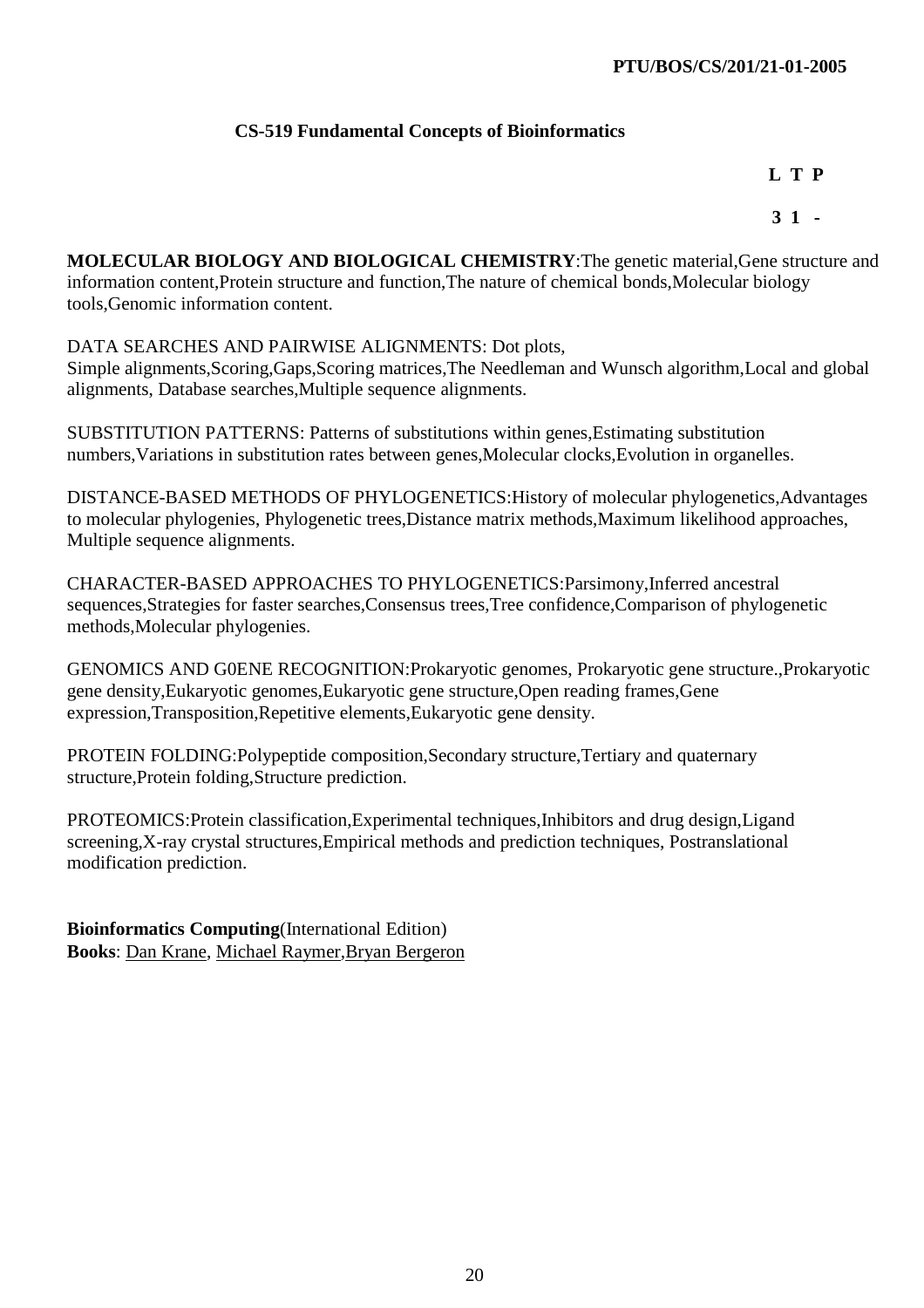# **CS-521 VLSI DESIGN**

#### **L T P 3 1 -**

- Introduction To MOS Circuits: MOS Transistors, MOS Transistor Switches, CMOS Logic, Circuit
- and System Representations, MOS Transistor Theory Introduction MOS Device Design Equations, The Complementary CMOS Inverter-DC Characteristics, Static Load MOS Inverters, The Differential Inverter, The Transmission Gate, The Tri State Inverter, Bipolar Devices.
- Circuit Characterization And Performance Estimation: Introduction, Resistance Estimation Capacitance Estimation, Inductance, Switching Characteristics CMOS-Gate Transistor Sizing, Power Dissipation, Sizing Routing Conductors, Charge Sharing, Design Margining, and Reliability.
- CMOS Circuit And Logic Design: CMOS Logic Gate Design, Basic Physical Design of Simple Gate, CMOS Logic Structures, Clocking Strategies, I/O Structures, Low Power Design.
- Systems Design And Design Method: Design Strategies CMOS Chip Design Options, Design Methods, Design Capture Tools, Design Verification Tools, Design Economics, Data Sheets, CMOS Testing - Manufacturing Test Principles, Design Strategies for Test, Chip Level Test Techniques, System Level Test Techniques, Layout Design for Improved Testability.
- CMOS Sub System Design: Data Path Operations-Addition/Subtraction, Parity Generators, Comparators, Zero/One Detectors, Binary Counters, ALUs, Multiplication, Shifters, Memory Elements, Control-FSM, Control Logic Implementation.

#### **Texts / References**

- N. Weste and K. Eshranghian, "Principles of CMOS VLSI Design", Addison Wesley, 1998.
- Jacob Backer, Harry W. Li and David E. Boyce, " CMOS Circuit Design, Layout and Simulation ", Prentice Hall of India, 1998.
- L.Glaser and D. Dobberpuhl, "The Design and Analysis of VLSI, Circuits", Addison Wesley 1993.
- C.Mead and L. Conway, "Introduction to VLSI Systems", Addison Wesley, 1979.
- Randel & Geiger, "VLSI Analog and Digital Circuit Design Techniques" McGraw-Hill, 1990.
- Sahib H.Gerez, "Algorithms for VLSI design automation", 1998.
- William M. Penny, Lillian Lau, " MOS Integrated Circuits- Theory, Fabrication, Design and System Applications of MOS LSI", Van Nostrand Reihold Company.
- Sung Ms Kang, Yusuf Lablebici, "CMOS Digital Integrated Circuits Analysis & Design", Tata Mc-Graw Hill.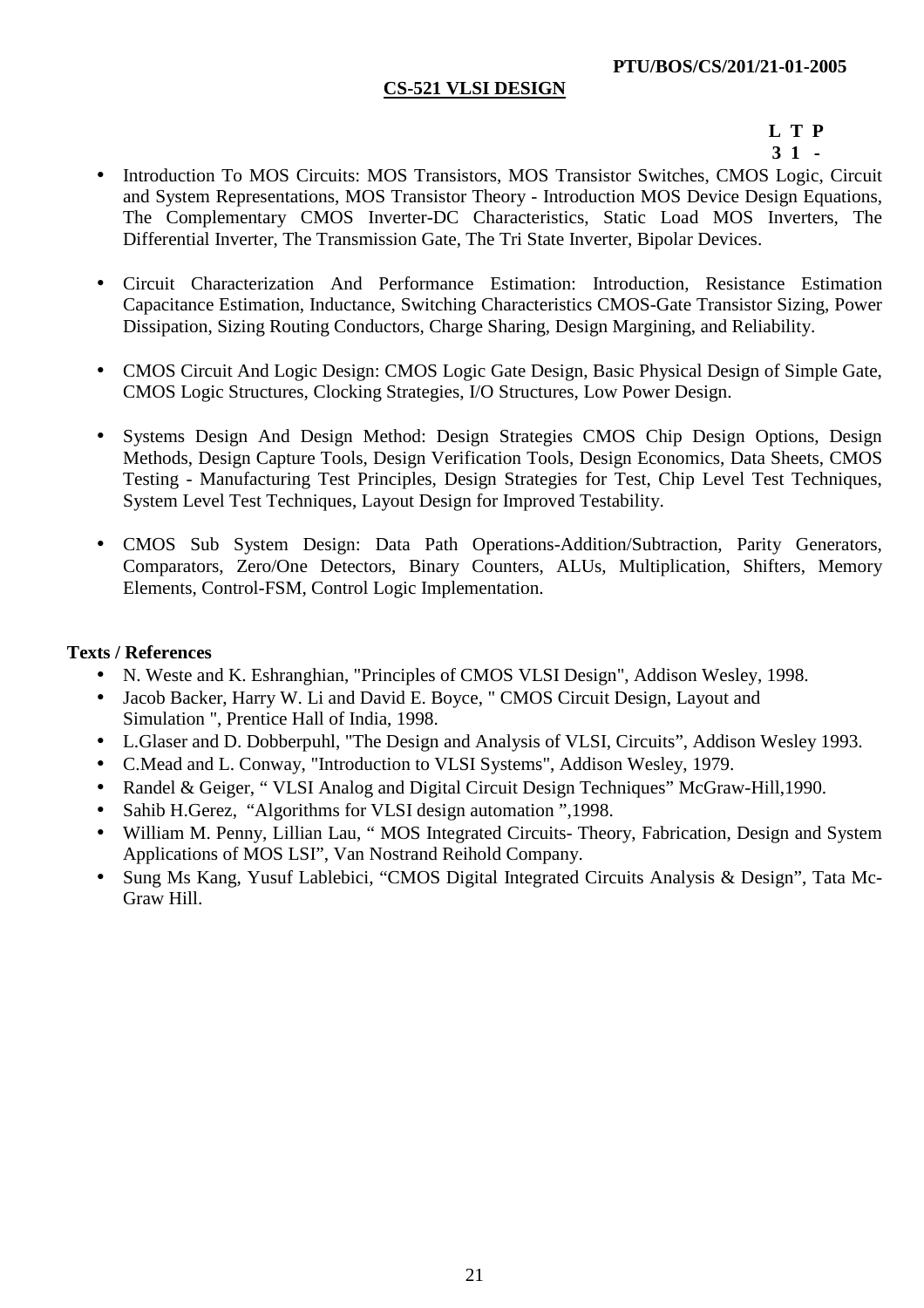### **Elective –IV CS-520 Quantitative Technique**

**L T P** 

**3 1 -** 

.

Role of quantitative methods in decision making. Probability and decision making, decision making under uncertainty, the value of additional information, Bay's theorem. Probability models and decision making. Sample survey methods. Methods of measuring and forecasting business changes, index numbers, time series analysis. Markov Analysis.

Background of Operations Research, classification of problems in operations research, phases of operations research study.

Linear programming, formulation of mathematical models, solution of linear programming problems involving design of product mix, resource allocation, transportation and assignment by graphical, simplex and dual simplex methods, Duality theorem and applications, use of computer to solve linear programming problems.

Dynamic programming, principles of optimality, characteristics of dynamic programming problem, deterministic programming models for solution of investment problem, allocation problem, production scheduling and equipment replacement problem, probabilistic dynamic programming. Games theory, mini max - minimum pure strategies, mixed strategies and expected pay off, solution of 2x2, 2xn, mx2 games, Brown's algorithm.

Queuing theory notation and assumptions, Poisson's queuing models, non-Poisson queuing models, queues in series, queuing decision models, Application to scheduling and maintenance problems.

#### Reference Books:

| <b>Quantitative Techniques</b>            | Vohra, N.D              | Tata McGraw Hill   | 1995 |
|-------------------------------------------|-------------------------|--------------------|------|
| in Management<br>Principles of Operations | Wagner H.M              | Prentice Hall      | 1982 |
| Research                                  |                         |                    |      |
| <b>Operations Research</b>                | Hira D.S & Gupta<br>P.K | S. Chand & Co.     | 1995 |
| <b>Operations Research</b>                | Taha, H.A               | Macmillan Pub. Co. | 1972 |
| Quantitative Methods and                  | Ahuja, K.K              | Kalyani Publisher  | 1990 |
| <b>Operations Research for</b>            | Gopikuttan, G.          | Himalya Publishers | 1994 |
| <b>Business and Economics</b>             |                         |                    |      |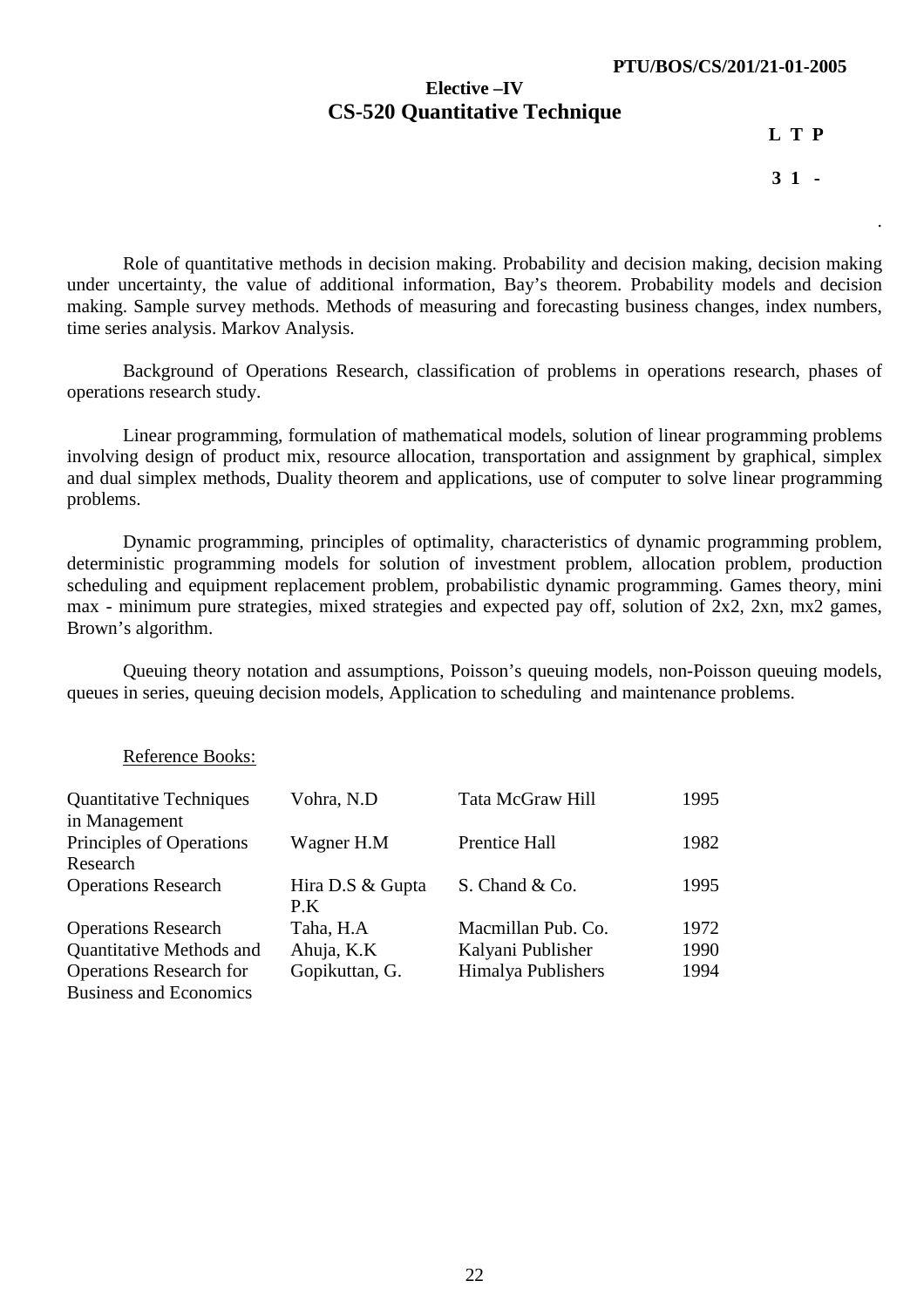## **CS-522 Robotics**

**L T P** 

# **3 1 -**

**Introduction**: Classification of robots, basic robot components, manipulator end effectors, controller, power unit, sensing devices, specification of robot systems, accuracy precision and repeatability.

## **Robot Motion Analysis**:

Manipulator Kinematics, Inverse Manipulator Kinematics, Manipulator Dynamics-newton-Eulor and Lagrange formulation, Trajector generation.

### **Robotic sensing devices**:

Position, velocity and acceleration sensors, proximity and range sensors, touch and slip sensors, tectile sensors, force and torque sensors.

**Robotic vision system**: imaging components, picture coding, object recognition , training and vision systems, review of existing vision systems.

#### **Robotics programming :**

Methods of robot programming , types of programming, robotics programming languages, artificial intelligence.

**Robot applications**: material transfer and machine loading /unloading, processing applications, welding and painting assembly and inspection, future robotic applications and related technologies developments.

**Eocnomics analysis of robotics:** Robotics project analysis, life cycle costs, data required for economic analysis, methods of economics analysis.

#### **Books recommended:**

- **1. Fundamentals of Robotics Analysis and control :** Robert J. Schiling
- **2. Industrial robotics** : Groover, weiss nagel and odrey, Mc Graw Hill
- 3. **Robotics engineering :** klafter, Chmielwski and nagirn,Prentice hill.
- 4. **Robotics for engineering** : Yorem Korem, Mc Graw Hill.
- 5. **Robotics**:control,sensing vision and intelligence: K.S. Fu, R.C.Gonzalez, C.S.g Lee, McGraw Hill